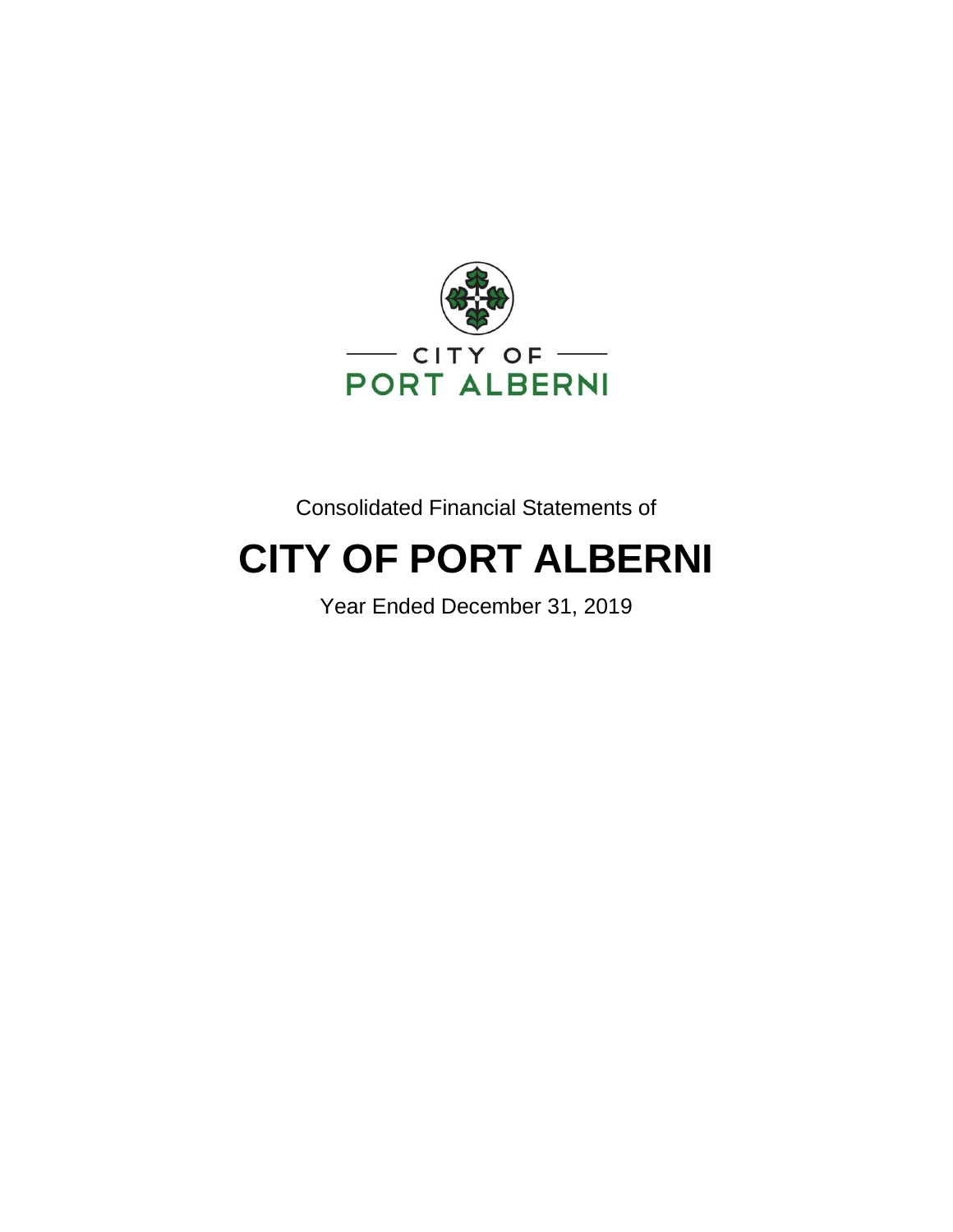# **CITY OF PORT ALBERNI CONSOLIDATED FINANCIAL STATEMENTS For the Year Ended December 31, 2019**

| Independent Auditor's Report |  |
|------------------------------|--|
|                              |  |
|                              |  |
|                              |  |
|                              |  |
|                              |  |
|                              |  |
|                              |  |
|                              |  |
|                              |  |
|                              |  |
|                              |  |
|                              |  |
|                              |  |
|                              |  |
|                              |  |
|                              |  |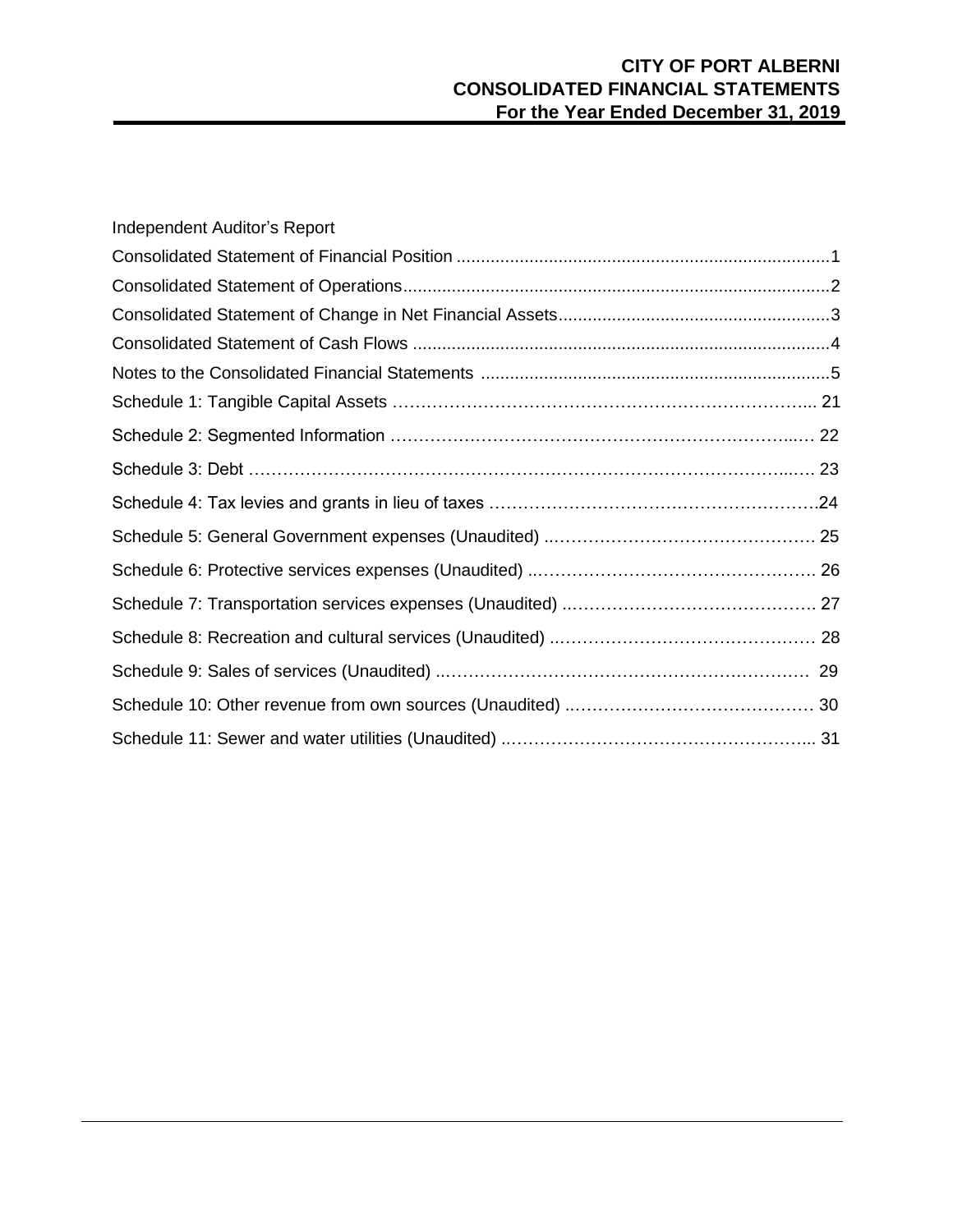# **CITY OF PORT ALBERNI CONSOLIDATED STATEMENT OF FINANCIAL POSITION**  *As at December 31, 2019*

|                                                                                     | 2019                  | 2018<br>(Restated - Note 18) |
|-------------------------------------------------------------------------------------|-----------------------|------------------------------|
| <b>FINANCIAL ASSETS</b>                                                             |                       |                              |
| Cash and cash equivalents                                                           | \$<br>$10,050,393$ \$ | 5,925,134                    |
| Investments (Note 3)                                                                | 28,458,862            | 30,766,202                   |
| Accounts receivable (Note 4)                                                        | 5,098,787             | 4,600,470                    |
| Inventory for resale                                                                | 31,415                | 53,268                       |
| Investment in government business enterprise (Note 5)                               | 3,136,187             | 1,721,135                    |
|                                                                                     | 46,775,644            | 43,066,209                   |
| <b>FINANCIAL LIABILITIES</b>                                                        |                       |                              |
| Accounts payable and accrued liabilities (Note 6)                                   | 6,460,585             | 6,488,610                    |
| Deferred revenue (Note 7)                                                           | 6,823,723             | 4,754,537                    |
| Refundable deposits                                                                 | 460,725               | 351,227                      |
| Short-term debt (Note 8, Schedule 3)                                                | 4,450,000             |                              |
| Long-term debt (Note 8, Schedule 3)                                                 | 9,835,068             | 10,163,466                   |
|                                                                                     | 28,030,101            | 21,757,840                   |
| <b>NET FINANCIAL ASSETS</b>                                                         | 18,745,543            | 21,308,369                   |
| <b>Commitments and Contingencies (Note 14)</b><br><b>Subsequent Event (Note 15)</b> |                       |                              |
| <b>NON-FINANCIAL ASSETS</b>                                                         |                       |                              |
| Inventory of supplies                                                               | 490,306               | 488,077                      |
| Prepaid expenses                                                                    | 242,899               | 201,989                      |
| Tangible Capital Assets (Note 11, Schedule 1)                                       | 122,477,625           | 107,991,379                  |
|                                                                                     | 123,210,830           | 108,681,445                  |
| <b>ACCUMULATED SURPLUS (Note 12)</b>                                                | 141,956,373           | \$<br>129,989,814            |

**Approved on behalf of the City**

**Rosalyn Macauley Deputy Director of Finance**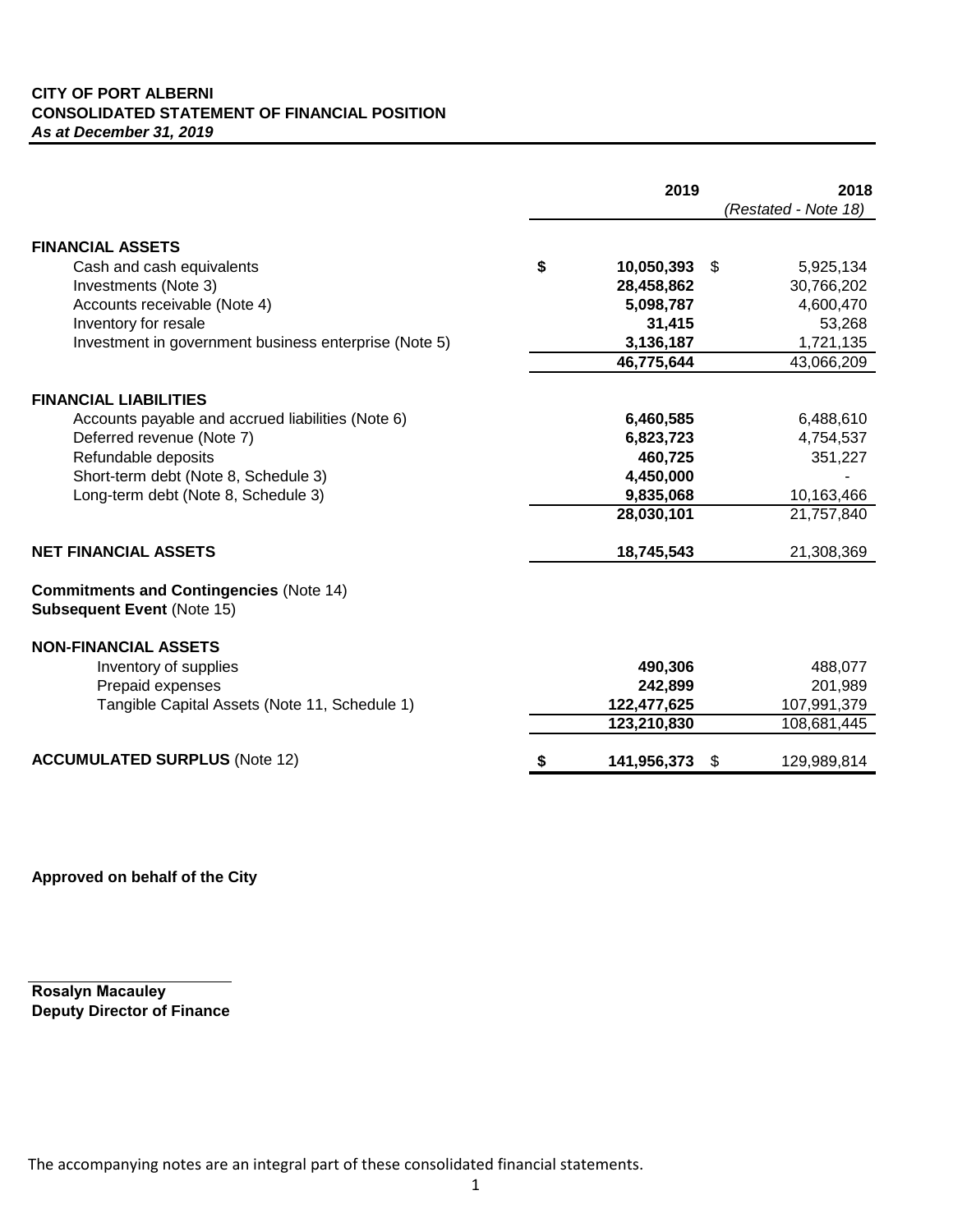# **CITY OF PORT ALBERNI CONSOLIDATED STATEMENT OF OPERATIONS** *As at December 31, 2019*

|                                                    | <b>Budget</b><br>(Note 16) |                       |    | 2019                  | 2018<br>(Restated -<br>Note 18) |                            |
|----------------------------------------------------|----------------------------|-----------------------|----|-----------------------|---------------------------------|----------------------------|
|                                                    |                            |                       |    |                       |                                 |                            |
| <b>REVENUE</b>                                     |                            |                       |    |                       |                                 |                            |
| Taxation (Schedule 4)                              | \$                         | 23,379,646            | S. | 23,439,470            | \$                              | 22,723,923                 |
| Sale of services<br>Other revenue from own sources |                            | 10,256,190<br>737,940 |    | 10,463,191<br>942,393 |                                 | 9,870,774<br>966,169       |
| Investment income                                  |                            | 263,000               |    | 716,073               |                                 | 571,705                    |
| Grants (Note 13)                                   |                            | 1,349,857             |    | 11,172,799            |                                 | 2,905,256                  |
| Loss on disposal of tangible capital assets        |                            |                       |    | (49, 853)             |                                 | (23, 830)                  |
| Income (loss) from investment in government        |                            |                       |    |                       |                                 |                            |
| business enterprise (Note 5)                       |                            |                       |    | 1,565,052             |                                 | (371, 888)                 |
| Other                                              |                            | 456,400               |    | 4,629                 |                                 | 117,139                    |
|                                                    |                            | 36,443,033            |    | 48,253,754            |                                 | $\overline{36}$ , 759, 248 |
| <b>EXPENSES</b>                                    |                            |                       |    |                       |                                 |                            |
| General government services                        | \$                         | 3,591,534             | \$ | 4,408,643             | \$                              | 3,666,911                  |
| Protective services                                |                            | 11,617,524            |    | 11,606,813            |                                 | 10,549,188                 |
| <b>Transportation services</b>                     |                            | 4,198,108             |    | 6,078,785             |                                 | 5,863,040                  |
| Environmental health services                      |                            | 804,211               |    | 1,000,776             |                                 | 1,010,444                  |
| Environmental and economic development             |                            | 1,374,447             |    | 1,321,252             |                                 | 1,052,644                  |
| Recreation and cultural services                   |                            | 6,199,683             |    | 7,505,019             |                                 | 7,042,514                  |
| Water utility                                      |                            | 1,473,672             |    | 2,369,605             |                                 | 2,376,259                  |
| Sewer utility                                      |                            | 1,496,154             |    | 1,969,552             |                                 | 1,932,066                  |
| Other                                              |                            |                       |    | 26,750                |                                 | 130,000                    |
|                                                    |                            | 30,755,333            |    | 36,287,195            |                                 | 33,623,066                 |
| <b>ANNUAL SURPLUS</b>                              |                            | 5,687,700             |    | 11,966,559            |                                 | 3,136,182                  |
| Accumulated surplus, beginning of year             |                            | 129,989,814           |    | 129,989,814           |                                 | 126,853,632                |
| <b>ACCUMULATED SURPLUS - END OF YEAR</b>           | \$                         | 135,677,514           | \$ | 141,956,373           | \$                              | 129,989,814                |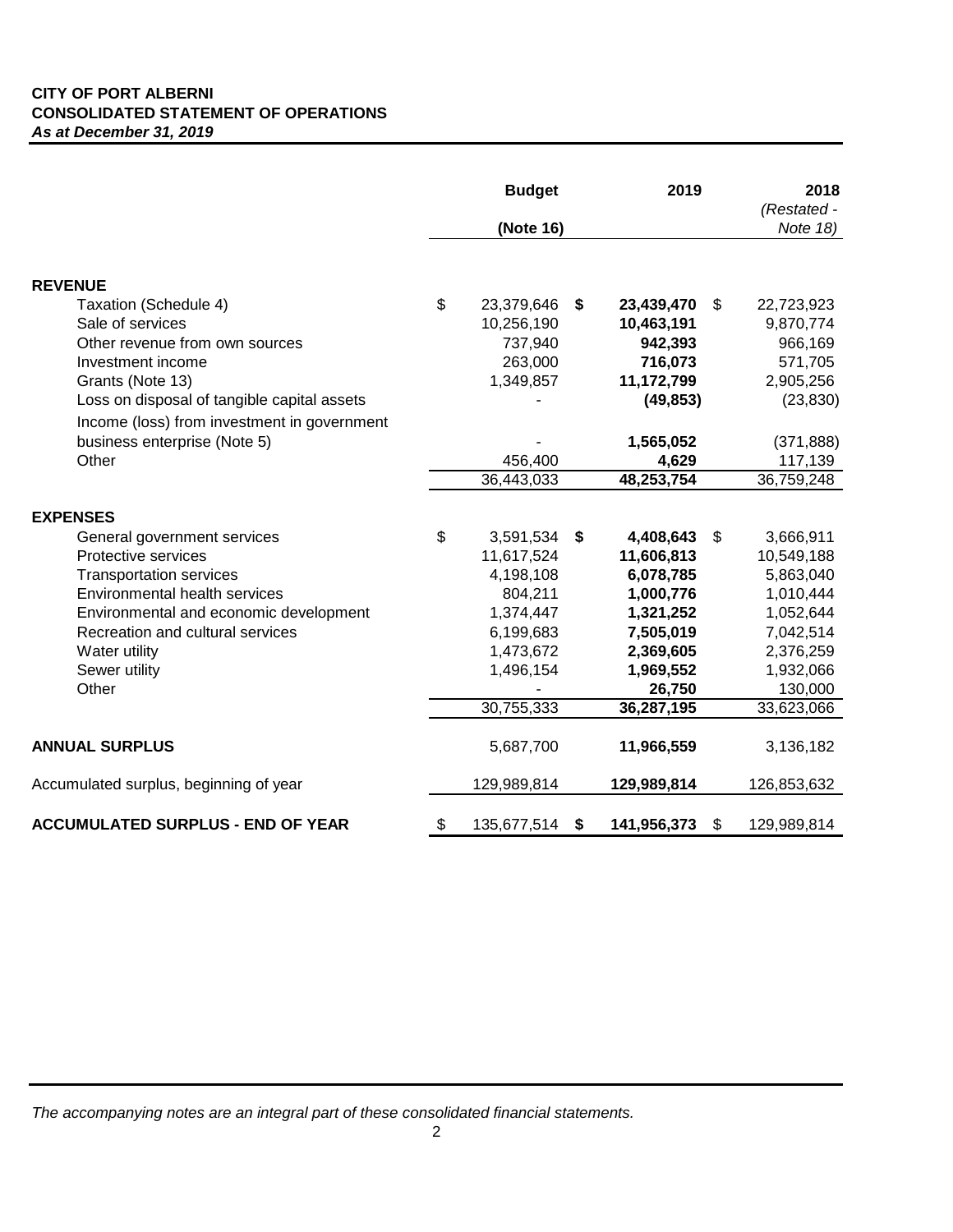# **CITY OF PORT ALBERNI CONSOLIDATED STATEMENT OF CHANGE IN NET FINANCIAL ASSETS**  *As at December 31, 2019*

|                                                                                                                                                                                   | <b>Budget</b><br>(Note 16) | 2019                                            | 2018<br>(Restated -<br>Note 18)                 |
|-----------------------------------------------------------------------------------------------------------------------------------------------------------------------------------|----------------------------|-------------------------------------------------|-------------------------------------------------|
| <b>ANNUAL SURPLUS</b>                                                                                                                                                             | \$<br>5,687,700<br>S.      | 11,966,559<br>S.                                | 3,136,182                                       |
| Acquisition of tangible capital assets<br>Amortization of tangible capital assets<br>Loss on disposal of tangible capital assets<br>Proceeds from sale of tangible capital assets | (8, 105, 810)              | (19, 234, 060)<br>4,658,156<br>50,128<br>39,530 | (7, 157, 687)<br>4,645,205<br>23,830<br>114,000 |
|                                                                                                                                                                                   | (2, 418, 110)              | (2,519,687)                                     | 761,530                                         |
| Acquisition of supply inventory<br>Acquisition of prepaid expenses<br>Consumption of inventory of supplies<br>Use of prepaid expenses                                             |                            | (490, 306)<br>(242, 899)<br>488,077<br>201,989  | (488, 077)<br>(201, 988)<br>442,651<br>154,938  |
|                                                                                                                                                                                   |                            | (43, 139)                                       | (92, 476)                                       |
| <b>CHANGE IN NET FINANCIAL ASSETS</b>                                                                                                                                             | (2, 418, 110)              | (2, 562, 826)                                   | 669,054                                         |
| Net financial assets, beginning of year                                                                                                                                           | 21,308,369                 | 21,308,369                                      | 20,639,315                                      |
| <b>NET FINANCIAL ASSETS - END OF YEAR</b>                                                                                                                                         | \$<br>18,890,259<br>\$     | 18,745,543<br>\$                                | 21,308,369                                      |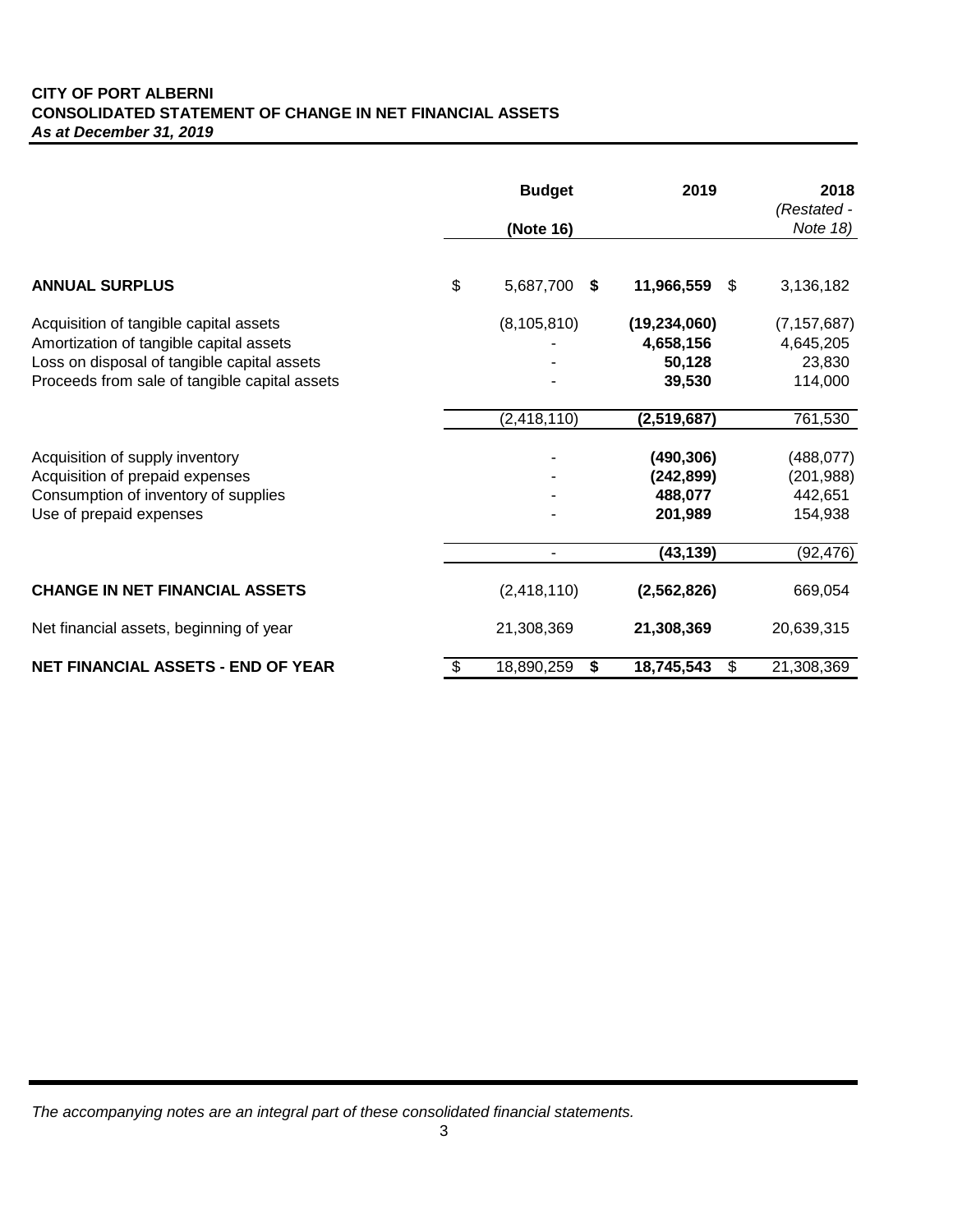# **CITY OF PORT ALBERNI CONSOLIDATED STATEMENT OF CASH FLOWS**  *As at December 31, 2019*

|                                                  | 2019                   | 2018<br>(Restated -<br>Note 18) |
|--------------------------------------------------|------------------------|---------------------------------|
| Cash provided by (used in):                      |                        |                                 |
| <b>OPERATING ACTIVITIES</b>                      |                        |                                 |
| Annual surplus                                   | \$<br>11,966,559 \$    | 3,136,182                       |
| Non-cash items                                   |                        |                                 |
| Amortization of tangible capital assets          | 4,658,156              | 4,645,205                       |
| Loss on disposal of tangible capital assets      | 50,128                 | 23,830                          |
| Investment in government business enterprise     | (1, 415, 052)          | 371,888                         |
| Actuarial adjustment                             | (73, 841)              | (61, 576)                       |
| Inventory of supplies                            | (2, 229)               | (45, 426)                       |
| Prepaid expenses                                 | (40, 910)              | (47, 051)                       |
| Changes in working capital balances              |                        |                                 |
| Accounts receivable                              | (498, 317)             | (248, 110)                      |
| Inventory for resale                             | 21,853                 | 8,478                           |
| Accounts payable and accrued liabilities         | (28, 025)              | 1,449,740                       |
| Deferred revenue                                 | 2,069,186              | 932,442                         |
| Refundable deposits                              | 109,498                | (6, 177)                        |
|                                                  | 16,817,006             | 10,159,425                      |
| <b>CAPITAL ACTIVITIES</b>                        |                        |                                 |
| Acquisition of tangible capital assets           | (19, 234, 060)         | (7, 157, 687)                   |
| Proceeds from sale of tangible capital assets    | 39,530                 | 114,000                         |
|                                                  | (19, 194, 530)         | (7,043,687)                     |
| <b>INVESTING ACTIVITIES</b>                      |                        |                                 |
| Change in investments                            | 2,307,340              | (3,039,762)                     |
|                                                  |                        |                                 |
| <b>FINANCING ACTIVITIES</b>                      |                        |                                 |
| Acquisition of short-term debt                   | 4,450,000              |                                 |
| Repayment of long-term debt                      | (254, 557)             | (254, 557)                      |
|                                                  | 4,195,443              | (254, 557)                      |
| INCREASE (DECREASE) IN CASH AND CASH EQUIVALENTS | 4,125,259              | (178, 581)                      |
| Cash and cash equivalents - beginning of year    | 5,925,134              | 6,103,715                       |
| CASH AND CASH EQUIVALENTS - END OF YEAR          | \$<br>10,050,393<br>\$ | 5,925,134                       |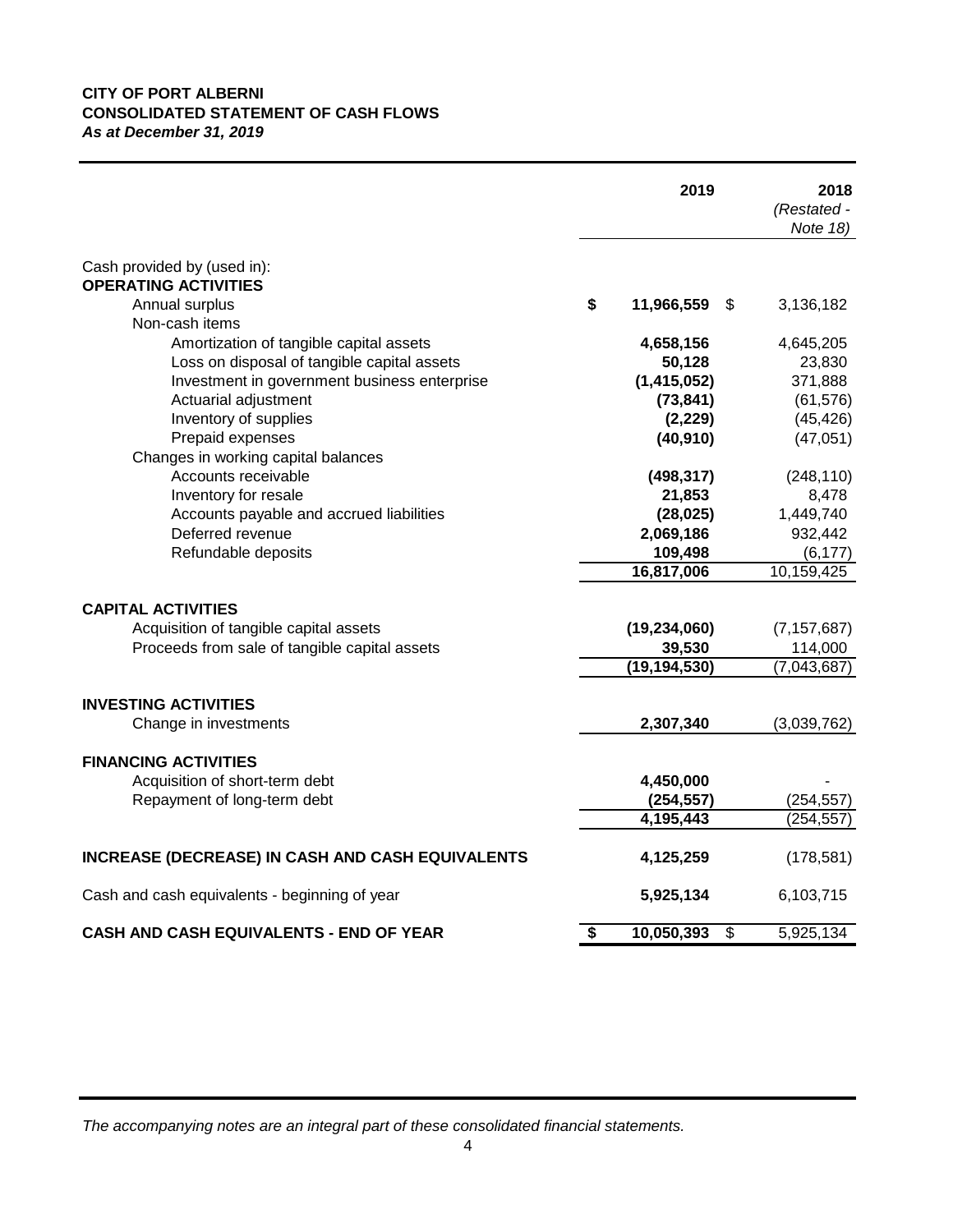# **1. General**

The City of Port Alberni (the "City") is a municipality in the Province of British Columbia and operates under the provisions of the Community Charter. The activities of the City are carried out through the following funds: General Revenue Fund, General Capital Fund, Reserve Funds, Water Revenue Fund, Water Capital Fund, Sewer Revenue Fund, and Sewer Capital Fund.

In December 2009 the City of Port Alberni incorporated a company known as Alberni Valley Community Forest Corporation. The City retains full ownership of the company. Alberni Valley Community Forest Corporation general operations include forestry and business activities associated with forestry including harvesting and selling timber and non-timber forest products.

# **2. Significant Accounting Policies**

The consolidated financial statements of the City are prepared by management in accordance with Canadian public sector accounting standards as recommended by the Public Sector Accounting Board ("PSAB") of the Chartered Professional Accountants of Canada. Significant accounting policies are as follows:

# *Reporting entity*

The consolidated financial statements reflect the assets, liabilities, revenues, expenses, and accumulated surplus of the City. Inter-departmental balances and transactions have been eliminated.

The City's business partnership, the Alberni Valley Community Forest Corporation, which is owned and controlled by the City but not dependent on the City for their continuing operations, are included in the consolidated financial statements using the modified equity method.

Under the modified equity method, the accounting policies for the wholly owned subsidiary are not adjusted to conform to those of the city. The Alberni Valley Community Forest Corporation reports under International Financial Reporting Standards. The City's investment in this entity is recorded at acquisition cost and is increased for the proportionate share of post-acquisition earnings and decreased by post acquisition losses and distributions received.

The City administers certain trusts on behalf of external parties which are excluded form the financial statements.

# *Basis of Presentation*

The City practises fund accounting. Funds are segregated for the purpose of carrying on specific activities or attaining certain objectives in accordance with special regulations, restrictions or limitations. Funds currently in use are:

**General Revenue Funds** account for all financial resources except those required to be accounted for in another fund. The General Revenue Fund is the City's operating fund including collection of taxation, administering operations, roads, policing, fire protection etc.

**Capital Funds** account for all capital assets and unfunded work-in-progress of the City and offset by long-term debt and investment in capital assets.

**Reserve Funds** account for activities within designated funds established for specific purposes with the approval of the Ministry of Community Development. The funds are governed by bylaws defining their purpose and are funded primarily by budgetary contributions from the General Revenue Fund plus interest earned on the fund balances.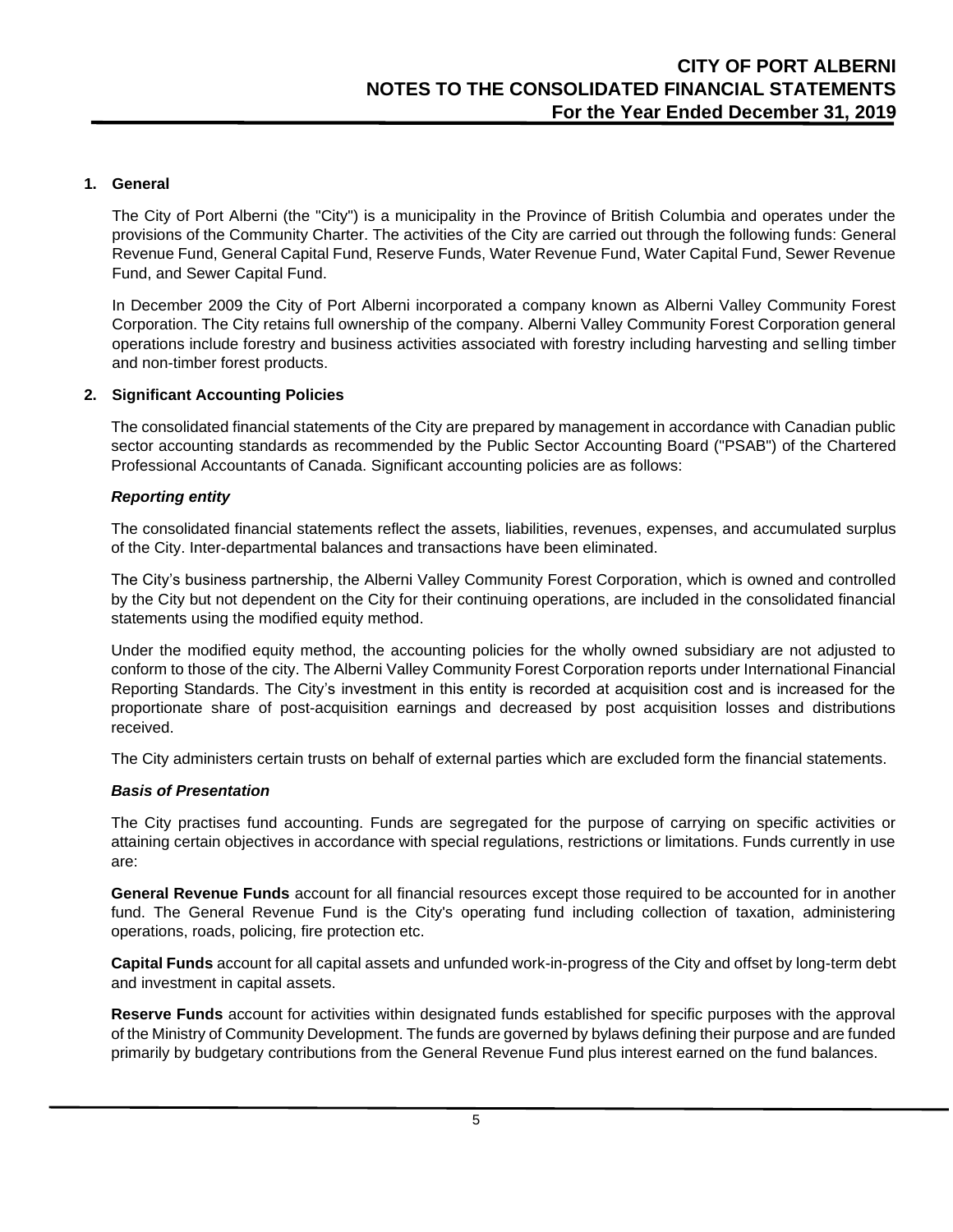# **2. Significant Accounting Policies** *(continued from previous page)*

**Water and Sewer Funds** account for operations that are financed and operated in a manner similar to private business operations, where the intent is that costs of providing the services on a continuing basis be financed through user charges.

# *Basis of accounting*

The City follows the accrual method of accounting for revenues and expenses. Revenues are normally recognized in the year in which they are earned and measurable. Expenses are recognized as they are incurred and measurable as a result of receipt of goods or services and/or the creation of a legal obligation to pay.

# *Revenue recognition*

Taxes are recognized as revenue in the year they are levied. Taxes may be adjusted by the Province by way of supplementary roll adjustments through the BC Assessment appeal process. Levies imposed by other taxing authorities are not included as taxes for municipal purposes. Charges for water and sewer usage, solid waste collection and recreation programs and admissions are recorded as sales of service and are recognized as revenue when the service or product is rendered by the City. Development contributions are recorded as contributed tangible capital assets at their fair value on the date of contribution. Other revenue is recorded when performance of services is complete, amounts are measurable, and collectability is reasonably assured. Income from investments in government business enterprises is recorded using the modified equity method based on the annual earnings from the government business enterprise for the year.

# *Government transfers*

Government transfers are recognized as revenues when the transfer is authorized and any eligibility criteria are met, except to the extent that transfer stipulations give rise to an obligation that meets the definition of a liability. Transfers are recognized as deferred revenue when transfer stipulations give rise to a liability. Transfer revenue is recognized in the statement of operations as the stipulation liabilities are settled.

# *Deferred revenue*

Deferred revenue includes non-government grants, contributions and other amounts received from third parties pursuant to legislation, regulation and agreement which may only be used in certain programs, in the completion of specific work, or for the purchase of tangible capital assets. In addition, certain user charges and fees are collected for which the related services have yet to be performed. Revenue is recognized in the period when the related expenses are incurred, services performed, or the tangible capital assets are acquired. Development cost charges are amounts which are restricted by government legislation or agreement with external parties. When qualifying expenditures are incurred development cost charges are recognized as revenue in amounts which equal the associated expenses.

# *Investment income*

Investment income is reported as revenue in the period earned. When required by the funding government or related Act, investment income earned on deferred revenue is added to the investment and forms part of the deferred revenue balance. Investment income is allocated to various reserves and operating funds on a proportionate basis.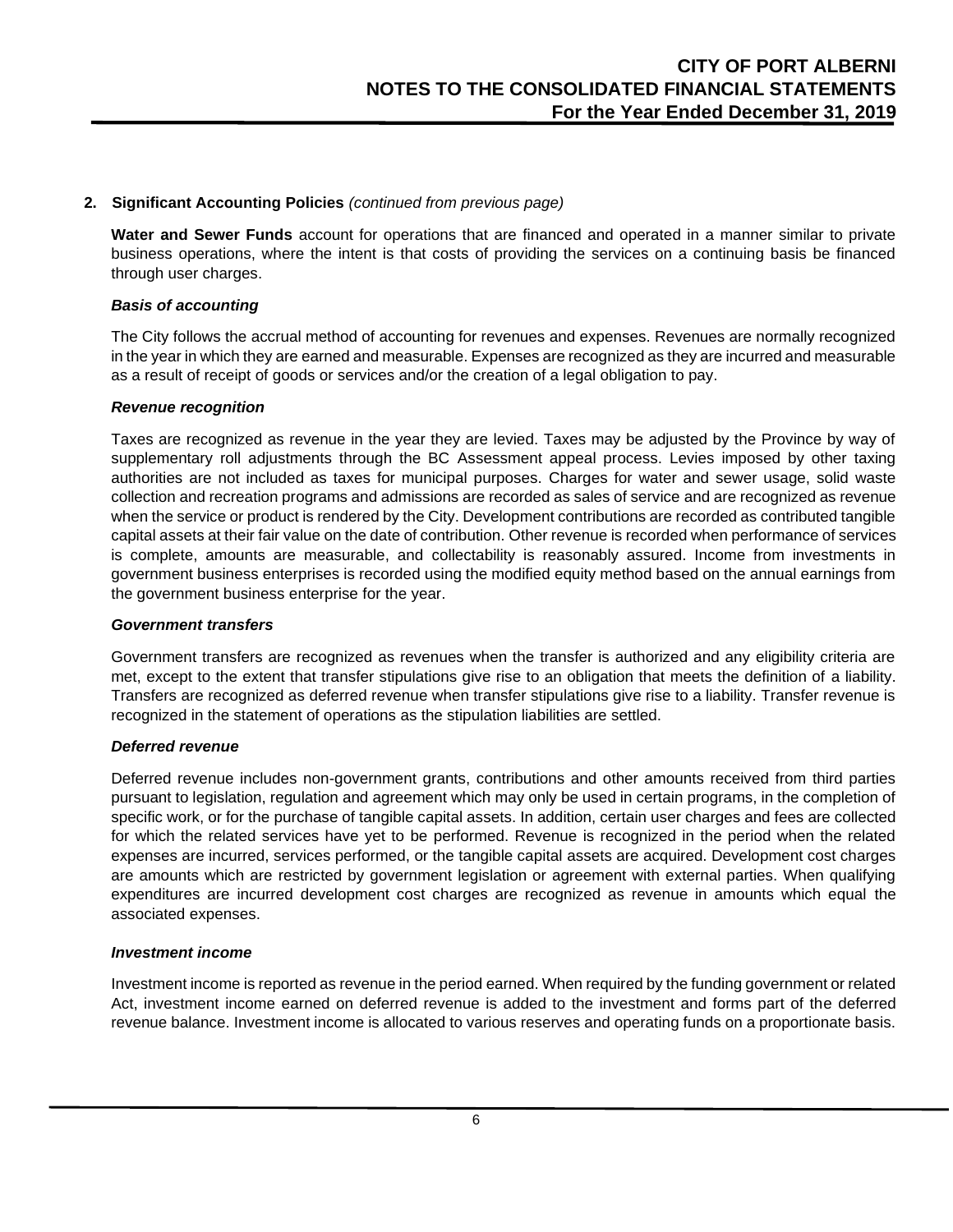# **2. Significant Accounting Policies** *(continued from previous page)*

#### *Cash equivalents*

Cash equivalents include short-term highly liquid investments with a term to maturity of 90 days or less at acquisition.

#### *Debt*

Debt is recorded net of principal repayments and actuarial adjustments.

#### *Employee future benefits*

The City and its employees participate in a Municipal Pension Plan. The Plan is a multi-employer contributory defined benefit pension plan. Payments in the year are expensed. Sick leave benefits and retirement severance benefits are also available to the City's employees. The costs of these benefits are actuarially determined based on service and estimates of retirement ages and expected future salary and wage increases. The obligation under these benefit plans is accrued based on projected benefit costs as employees earn the future benefits.

#### *Non-financial assets*

Non-financial assets are not available to discharge existing liabilities and are held for use in the provision of services. They have useful lives extending beyond the current year and are not intended for sale in the ordinary course of operations.

#### *Tangible capital assets*

Tangible capital assets are recorded at cost less accumulated amortization. Cost includes all costs directly attributable to acquisition, construction, or interest from financing of the tangible capital asset. Contributed tangible capital assets are recorded as revenue at fair value at the time of contribution. The useful life is applied straight line to calculate amortization at the following estimated useful lives:

| Asset                                    | Useful life - years |
|------------------------------------------|---------------------|
| Land improvements                        | 10 to 20 years      |
| Buildings, including building components | 25 to 40 years      |
| Machinery and equipment                  | 5 to 30 years       |
| <b>Engineering structures</b>            | 30 to 75 years      |
| Storm systems                            | 45 to 75 years      |
| Transportation systems                   | 15 to 60 years      |
| Water systems                            | 8 to 75 years       |
| Sewer systems                            | 8 to 75 years       |

Amortization is charged annually, including in the year of acquisition and disposal. Assets under construction are not amortized until the asset is available for productive use.

Tangible capital assets received as contributions are recorded at their fair value at the date of receipt and are recorded as revenue.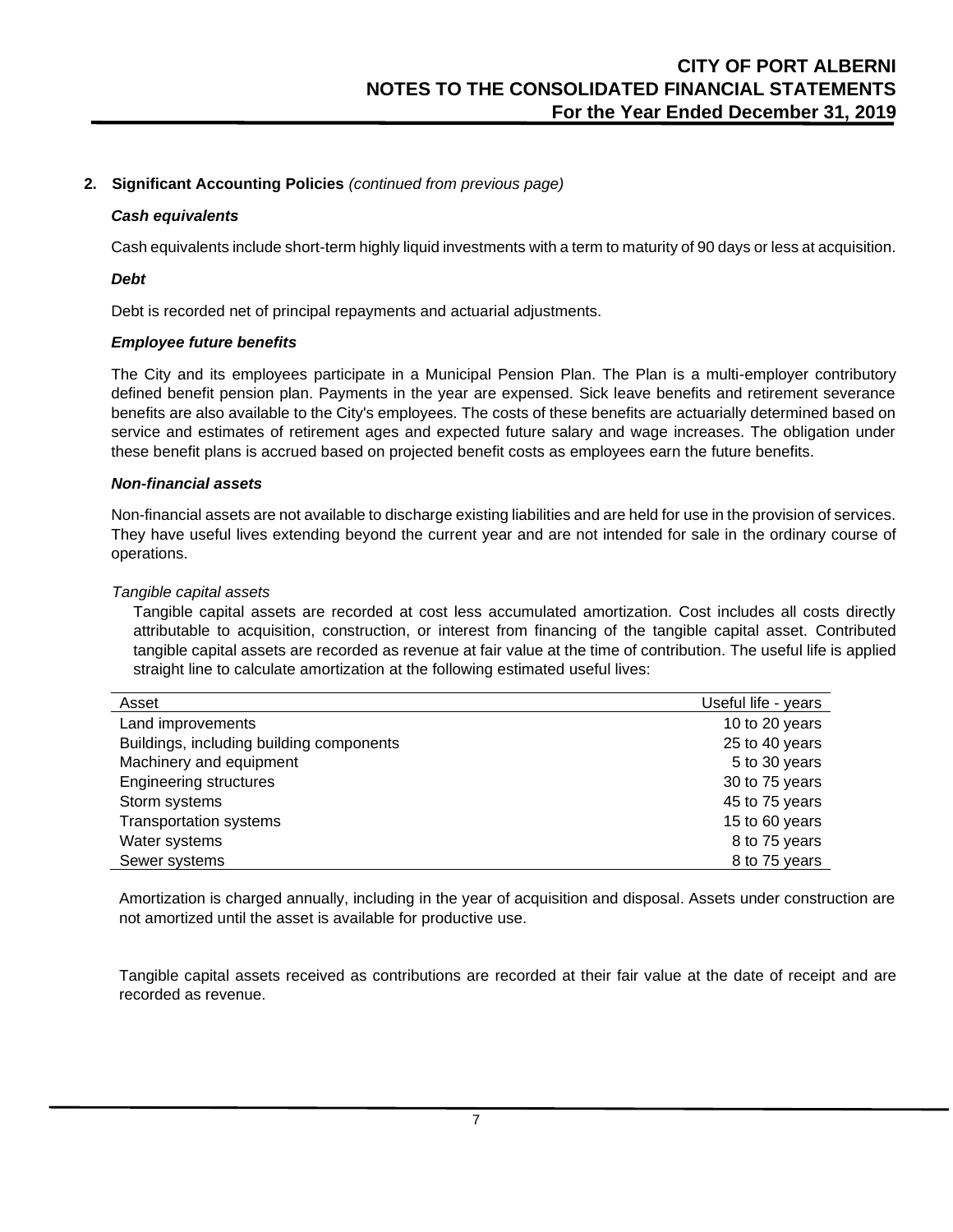#### *2.* **Significant Accounting Policies** *(continued from previous page) Non-financial assets (continued from previous page)*

The City has capitalized interest costs associated with the construction of tangible capital assets, during the period of construction only.

Natural resources that have not been purchased are not recognized as assets in the financial statements.

Works of art and cultural and historic assets are not recorded as assets in these financial statements.

Leased tangible capital assets which transfer substantially all the benefits and risks incidental to ownership of property are accounted for as operating leases and the related payments are charge to expenses as incurred.

#### *Inventory of supplies*

Inventory of supplies held for consumption is recorded at the lower of cost and replacement cost, using the first in, first out method.

#### *Use of estimates*

The preparation of consolidated financial statements requires management to make estimates and assumptions that affect the reported amounts of assets and liabilities, and disclosure of contingent assets and liabilities at the date of the financial statements, and the reported amounts of revenues and expenses during the period. Significant estimates include assumptions used in estimating provisions for accounts receivable, inventory, accrued liabilities, performing calculations of employee future benefits and estimating the useful lives of tangible capital assets. Liabilities for contaminated sites are estimated based on the best information available regarding potentially contaminated sites that the City is responsible for. Developer contributions of tangible capital assets are recorded at the City's best estimate of fair value on the date of contribution, calculated using engineering plans and standardized item cost estimates. Actual results could differ from these estimates.

#### *Refundable deposits*

Receipts restricted by third parties are deferred and reported as refundable deposits under certain circumstances. Refundable deposits are returned when the third party meets their obligations, or the deposits are recognized as revenue when qualifying expenditures are incurred.

#### *Liability for contaminated sites*

A liability for remediation of a contaminated site is recognized at the best estimate of the amount required to remediate the contaminated site when contamination exceeding an environmental standard exists, the City is either directly responsible or accepts responsibility, it is expected that future economic benefits will be given up, and a reasonable estimate of the amount is determinable. The best estimate of the liability includes all costs directly attributable to remediation activities and is reduced by expected net recoveries based on information available at December 31, 2019.

At each financial reporting date, the City reviews the carrying amount of the liability. Any revisions required to the amount previously recognized is accounted for in the period revisions are made. The City continues to recognize the liability until it is settled or otherwise extinguished. Disbursements made to settle the liability are deducted from the reported liability when they are made.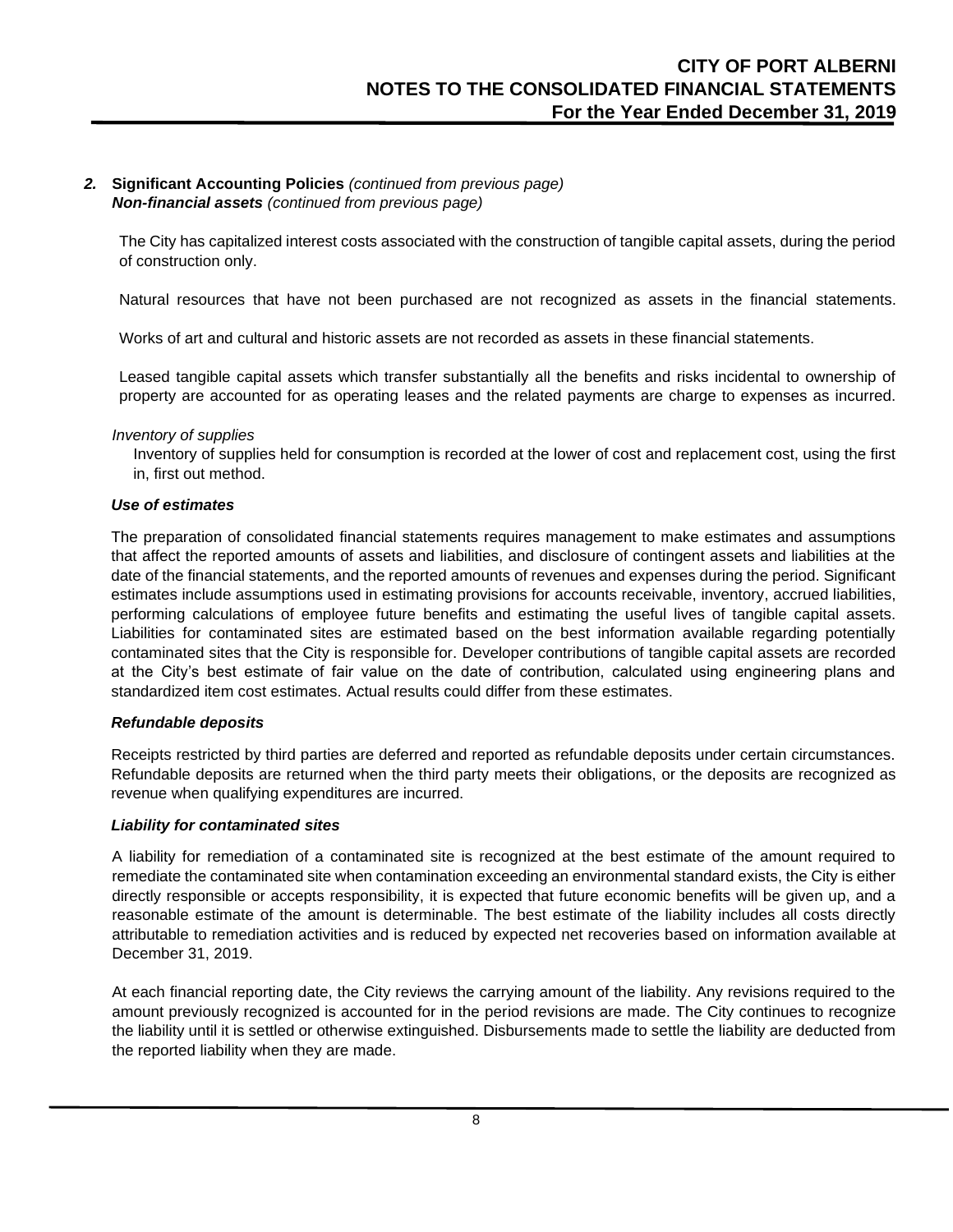#### *2.* **Significant Accounting Policies** *(continued from previous page)*

#### *Reserve accounts*

Reserves for future expenditures are non-statutory reserves, which represent an allocation of revenue for specific purposes.

#### *Financial instruments*

The City's financial instruments consist of cash and cash equivalents, investments, accounts receivable, accounts payable and accrued liabilities, refundable deposits, short-term debt and long-term debt. Unless otherwise indicated, it is management's opinion that the City is not exposed to any significant interest, credit, or currency risks arising from these financial instruments.

#### **3. Investments**

Investments include funds invested in Guaranteed Investment Certificates and Money Market Funds with Raymond James and the Municipal Finance Authority of B.C. The investments are carried at market value which is equal to the carrying value. The investments have various maturity dates between Feb 2020 and Dec 2020 with a range of interest rates between 2.15% and 2.75%

#### **4. Accounts Receivable**

|                       |   | 2019      | 2018            |
|-----------------------|---|-----------|-----------------|
| Property taxes        | S | 818,044   | \$<br>749,266   |
| Provincial government |   | 469,001   | 60.997          |
| Federal government    |   | 136,681   | 160,835         |
| General               |   | 3,675,061 | 3,629,372       |
|                       |   | 5,098,787 | \$<br>4,600,470 |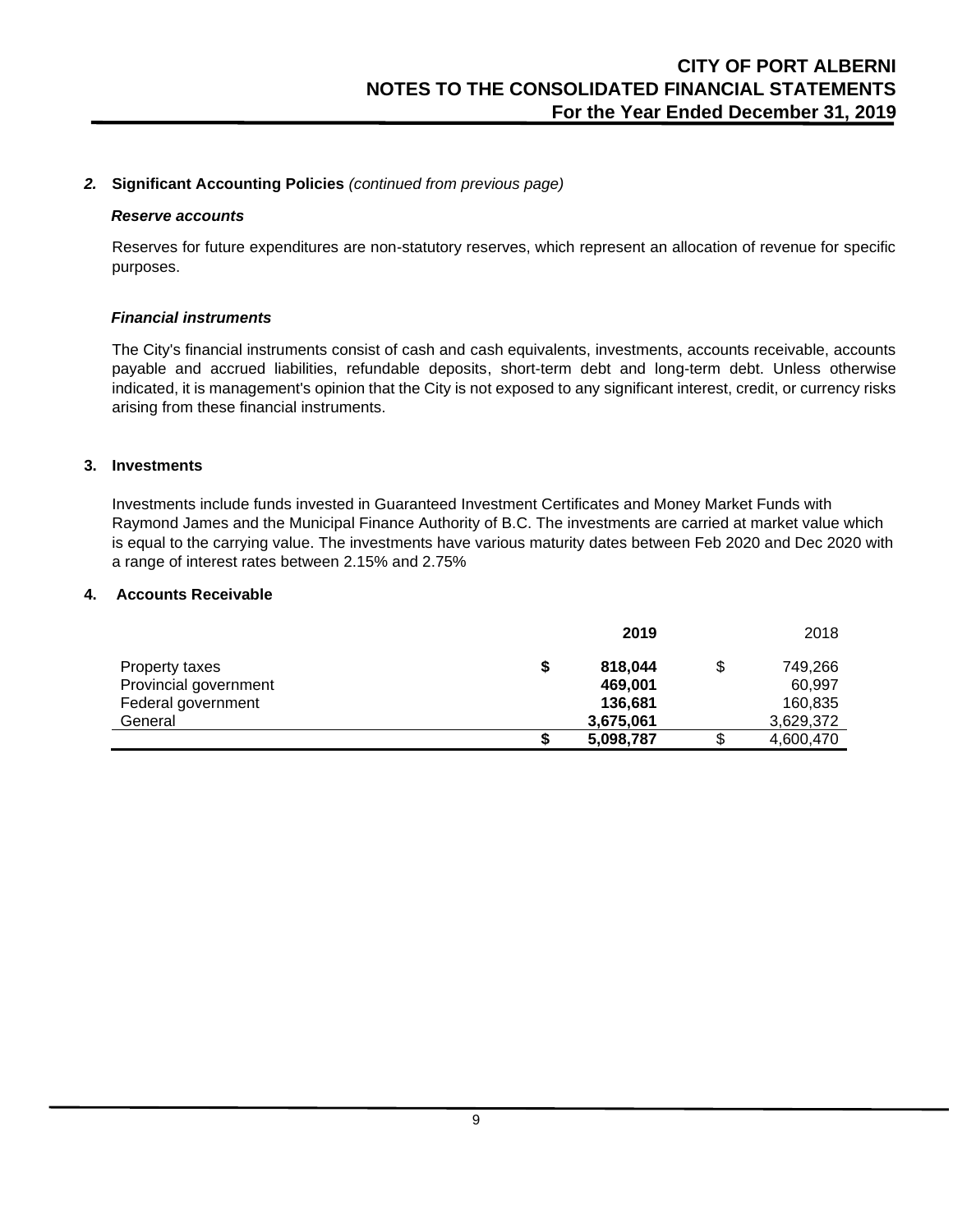#### **5. Investment in government business enterprise**

The investment in the Alberni Valley Community Forest Corporation (AVCFC) is reported as a government business enterprise (GBE) and accounted for using the modified equity method. Under this method, the government business' accounting principles are not adjusted to conform with those of the City and inter-corporate transactions are not eliminated. The City owns 100% of the issued and outstanding shares.

In the prior and current year, the AVCFC financial statements were prepared under International Financial Reporting Standards (IFRS).

The following table provides condensed supplementary financial information for the corporation at December 31, 2019:

| 2019            |                 | 2018       |
|-----------------|-----------------|------------|
|                 |                 |            |
| \$<br>3,500,118 | \$              | 2,154,941  |
|                 |                 |            |
|                 |                 | 425,062    |
| 3,144,931       |                 | 1,729,879  |
| 3,500,118       |                 | 2,154,941  |
|                 |                 |            |
|                 |                 |            |
| 3,056,224       |                 | 662,502    |
| 1,491,172       |                 | 1,034,390  |
| 1,565,052       |                 | (371, 888) |
|                 |                 |            |
|                 |                 |            |
|                 |                 | 2018       |
|                 |                 | (Restated  |
|                 |                 | Note 18)   |
| \$<br>1         | \$              |            |
| 3,136,186       |                 | 1,721,134  |
| \$<br>3,136,187 | \$              | 1,721,135  |
|                 | 355,187<br>2019 |            |

During the year the City received a dividend from AVCFC of \$150,000 (2018 - \$0)

#### **6. Accounts payable and accrued liabilities**

|                            | 2019      | 2018            |
|----------------------------|-----------|-----------------|
| Due to senior governments  | \$        | \$<br>236       |
| Other local governments    | 27,888    | 31,389          |
| Trade accounts             | 3,846,529 | 3,912,058       |
| Salaries and wages         | 505,175   | 613,031         |
| Accrued debenture interest | 63,419    | 63.419          |
| Accrued employee benefits  | 2,017,574 | 1,868,477       |
|                            | 6,460,585 | \$<br>6,488,610 |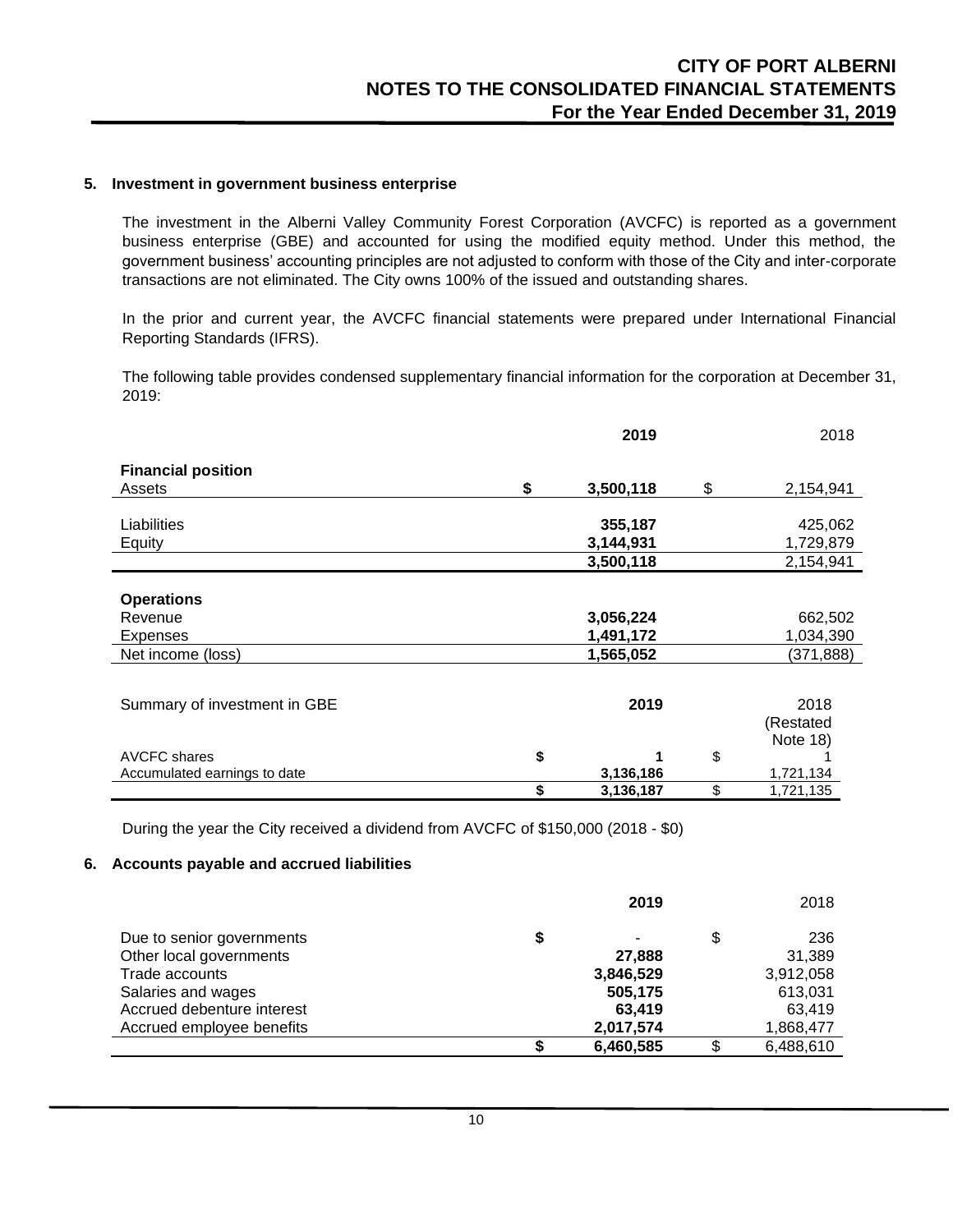# **6. Accounts payable and accrued liabilities** (*continued from previous page*)

#### *Employee future benefits*

The City provides benefits for sick leave, vacation pay and certain retirement benefit arrangements to its employees.

#### a) Retirement benefit payments

The City provides retirement benefits to qualifying employees who cease employment with the City after a specified length of service. Retirement benefits are estimated for individual employees as per the appropriate collective agreement, based on estimated salary costs at the time of anticipated retirements, and discounting expected pay-outs over estimated years of service.

|                                                                       |    | 2019                |    | 2018               |
|-----------------------------------------------------------------------|----|---------------------|----|--------------------|
| Benefit liability - beginning of year                                 | \$ | 694.200             | \$ | 662,653            |
| Add: current service costs<br>Interest on accrued benefit obligations |    | 49,000<br>28,800    |    | 47,300<br>28,300   |
| Amortization of actuarial loss<br>Less: Benefits paid                 |    | 16.300<br>(63, 500) |    | 19,447<br>(63,500) |
| Benefit liability – end of year                                       |    | 724,800             |    | 694,200            |
| Unamortized actuarial loss (gain)                                     |    | 95,300              |    | 111,600            |
| Accrued benefit obligation – end of year                              | S  | 820,100             | £. | 805,800            |

The retirement liability requires no contribution from the employees.

| b) Accrued vacation liability            | 2019      | 2018    |
|------------------------------------------|-----------|---------|
| Accrued vacation liability – end of year | 1.097.744 | 962.677 |

c) Accumulated sick leave liability

The City provides benefits for sick leave to all its employees. Employees in the classification of CUPE and Firefighter accumulate sick leave on a monthly basis and can only use this entitlement for paid time off under certain circumstances. Sick leave is accumulated to a maximum as determined by the appropriate collective agreement. Sick leave for management employees does not accumulate. At December 31, 2019 this liability is estimated at \$100,000 (2018 - \$100,000).

| d) Employee benefit obligations    |   |           |           |
|------------------------------------|---|-----------|-----------|
|                                    |   | 2019      | 2018      |
| Accrued retirement benefits        | S | 820,100   | 805.800   |
| Accrued vacation payable           |   | 1,097,474 | 962.677   |
| Accumulated sick leave liability   |   | 100,000   | 100,000   |
| Total employee benefit obligations |   | 2,017,574 | 1,868,477 |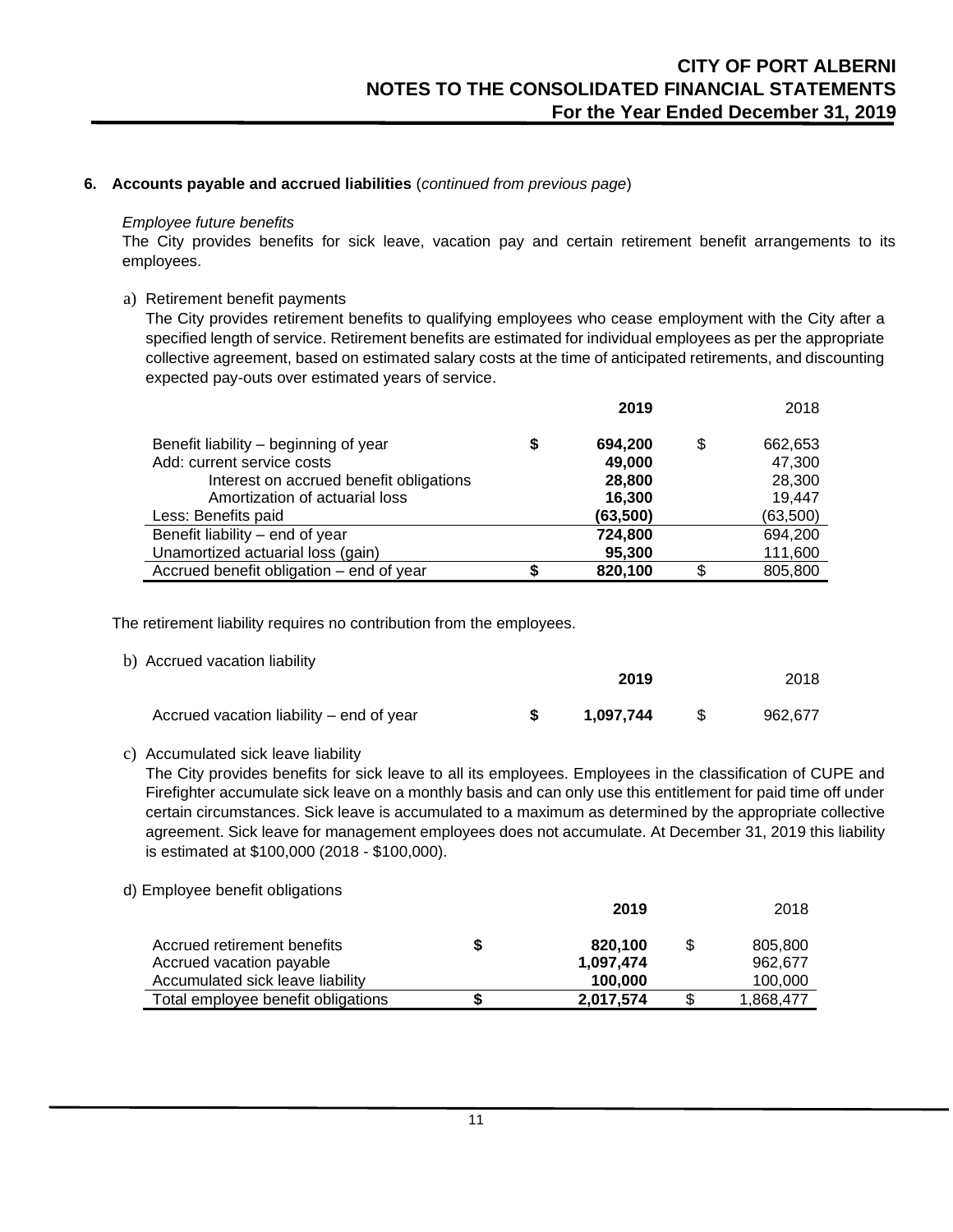# **7. Deferred revenue**

Capital grants are restricted to spending on capital project expenses. Other deferred revenue is not restricted. Federal Gas Tax Agreement funding has broad guidelines for use for projects that result in cleaner air, clearer water, or decreased greenhouse gas emissions.

|                                                                                                                                |    | 2019               | 2018                     |
|--------------------------------------------------------------------------------------------------------------------------------|----|--------------------|--------------------------|
|                                                                                                                                |    |                    | (Restated Note           |
|                                                                                                                                |    |                    | 18)                      |
| Capital grants, opening balance                                                                                                | \$ | 25,997             | \$<br>55,997             |
| Capital grants, receipts                                                                                                       |    | 2,000              |                          |
| Capital projects recognized into revenue                                                                                       |    |                    | (30,000)                 |
| Capital grants, ending balance                                                                                                 |    | 27,997             | 25,997                   |
| Property taxes                                                                                                                 |    | 1,476,755          | 1,416,840                |
| Other                                                                                                                          |    | 1,227,413          | 855,346                  |
| Development cost charges (DCC's)                                                                                               |    | 1,581,681          | 924,469                  |
| <b>Federal Gas Tax Agreement</b>                                                                                               |    | 2,509,877          | 1,531,885                |
|                                                                                                                                | \$ | 6,823,723          | \$<br>4,754,537          |
| Development cost charges (DCCs)<br>Opening balance<br>Add: DCCs received during the year<br>Less: Amount recognized as revenue | \$ | 924,469<br>648,021 | \$<br>247,715<br>671,378 |
| Add: Interest                                                                                                                  |    | 9,191              | 5,376                    |
|                                                                                                                                | \$ | 1,581,681          | \$<br>924,469            |
| <b>Federal Gas Tax funds</b>                                                                                                   |    |                    |                          |
| Opening balance                                                                                                                | \$ | 1,531,885          | \$<br>1,379,578          |
| Add: Funding received during the year                                                                                          |    | 1,638,361          | 839,115                  |
| Less: Amount recognized as revenue                                                                                             |    | (742, 875)         | (686, 808)               |
| Add: Interest                                                                                                                  |    | 82,506             |                          |
|                                                                                                                                | \$ | 2,509,877          | \$<br>1,531,885          |

Federal Gas Tax funding is provided by the Federal government. The use of funding is established by a funding agreement between the City and the Union of British Columbia Municipalities (UBCM). These funds may be used towards designated infrastructure projects that help communities build and revitalize public infrastructure supporting economic growth and a clean environment.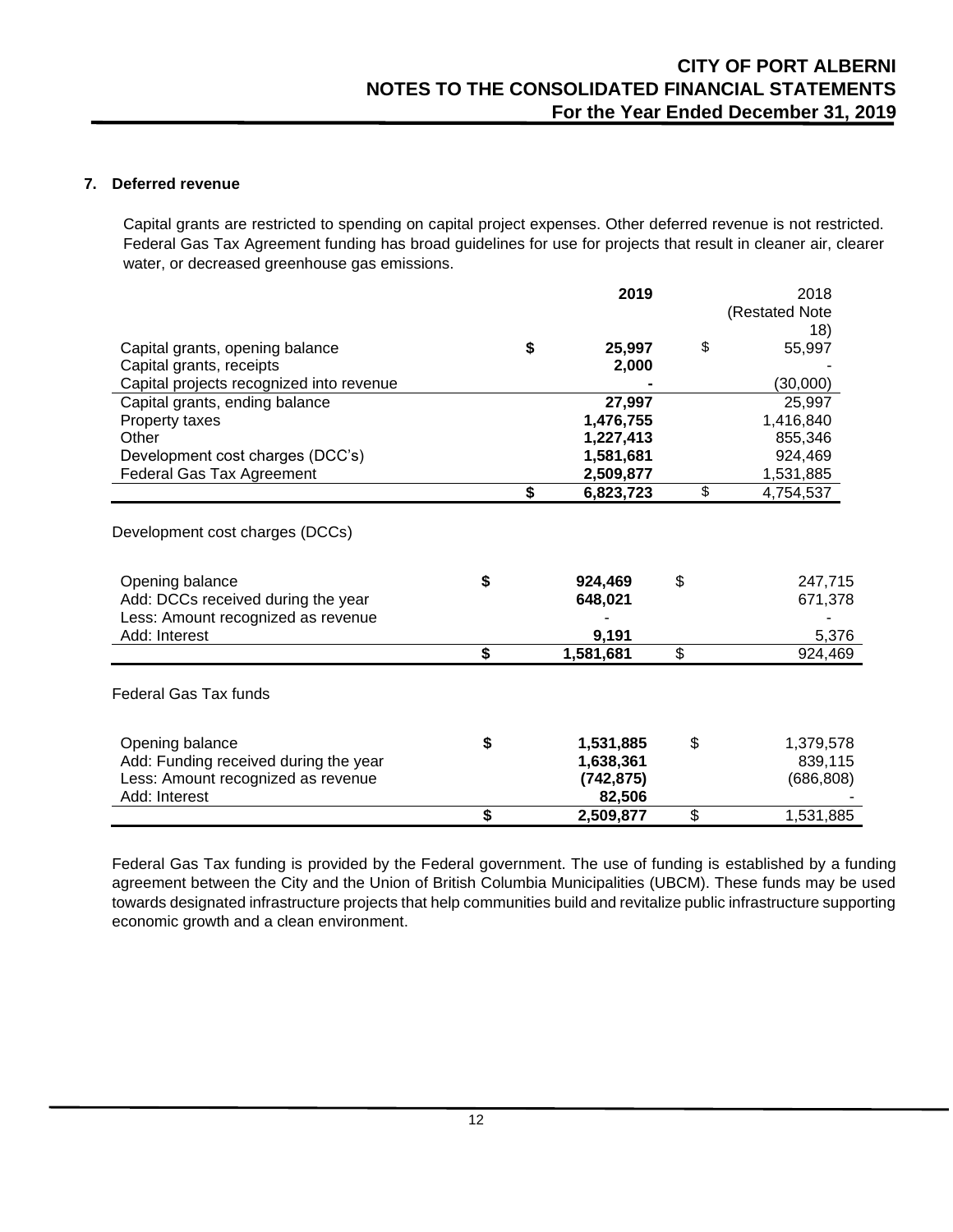# **8. Debt**

# *Debt Reserve Fund*

The Alberni-Clayoquot Regional District (ACRD) obtains long-term debt, on behalf of the City, through the Municipal Finance Authority (MFA), pursuant to security issuing bylaws under the authority of the Local Government Act, to finance certain capital expenditures.

The MFA is required to establish a Debt Reserve Fund. Each regional district through its member municipalities who share in the proceeds of a debt issue is required to pay into the Debt Reserve Fund certain amounts set out in the debt agreements. The MFA pays into the Debt Reserve Fund these monies from which interest earned thereon less administrative expenses becomes an obligation to the regional districts. It must then use this fund, if at any time there are insufficient funds, to meet payments on its obligations. When this occurs, the regional districts may be called upon to restore the fund.

The loan agreements with the ACRD and the MFA provide that, if at any time the scheduled payments provided for in the agreements are not sufficient to meet the MFA's obligations in respect to such borrowings, the resulting deficiency becomes a liability of the City.

As a condition of the loan agreements, the City is obligated to provide security by way of demand notes and interestbearing cash deposits (sinking fund balances) based on the amount of the debt. If the debt is repaid without default, the deposits are refunded to the City. The demand notes are held by the MFA and upon maturity of the debt, the demand notes are released. As of December 31, 2019, there are contingent demand notes of \$203,829 (2018 - \$203,829) that are not recorded in the City's financial statements.

# *Short-term Debt*

During the year, short-term debt in the amount of \$4,450,000 was acquired. Subsequent to year end, May 2020, it was converted into long-term debt.

#### *Long-term Debt*

All debenture debt is owed to the MFA and is reported at gross amount. The City has no debt assumed by others on its behalf and has assumed no debt for others. Debenture debt by Bylaw is detailed on Schedule 3.

Principal payments on long-term debt as of December 31, 2019 for the next five years are as follows:

|              | Long-term Debt |           |
|--------------|----------------|-----------|
| 2020         |                | 254,557   |
| 2021         |                | 254,557   |
| 2022         |                | 254,557   |
| 2023         |                | 254,557   |
| 2024         |                | 254,557   |
| <b>Total</b> | ς              | 1,272,785 |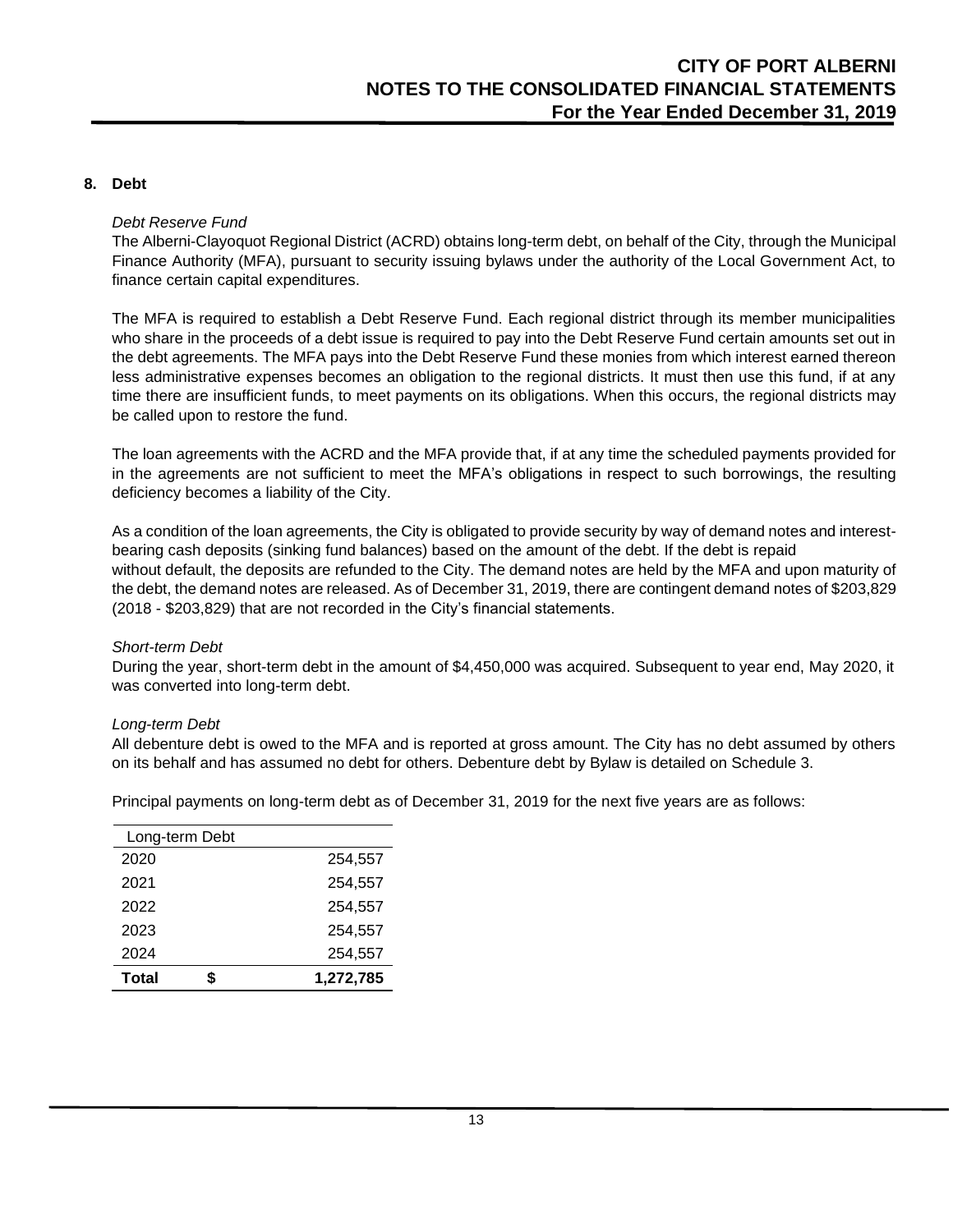# **8. Debt** (continued from previous page)

Scheduled long-term debt repayments may be suspended in the event of excess sinking fund earnings within the MFA. Principal paid during the year was \$254,557 (2018 - \$254,557). Total interest expense during the year was \$295,628 (2018 - \$295,628). Included in revenue is \$73,841 (2018 - \$61,576) of actuarial adjustments on the City's annual debt principal repayments invested by MFA. This annual investment income results in a reduction in the overall cost of borrowing.

# **9. Trust Funds**

The City operates the cemetery and maintains a cemetery perpetual care fund in accordance with the Cremation, Internment and Funeral Services Act. The trust fund assets and liabilities are not included in the consolidated financial statements. As at December 31, 2019, the balance of funds held in trust was \$176,428 (2018 - \$162,787).

# **10. Municipal Pension Plan**

The City and its employees contribute to the Municipal Pension Plan (a jointly trusteed pension plan). The board of trustees, representing plan members and employers, is responsible for administering the plan, including investment of assets and administration of benefits. The plan is a multi-employer defined benefit pension plan. Basic pension benefits are based on a formula. As at December 31, 2018, the plan has about 205,000 active members and approximately 101,000 retired members. Active members include approximately 40,000 contributors from local governments.

Every three years, an actuarial valuation is performed to assess the financial position of the plan and adequacy of plan funding. The actuary determines an appropriate combined employer and member contribution rate to fund the plan. The actuary's calculated contribution rate is based on the entry-age normal cost method, which produces the long-term rate of member and employer contributions sufficient to provide benefits for average future entrants to the plan. This rate may be adjusted for the amortization of any actuarial funding surplus and will be adjusted for the amortization of any unfunded actuarial liability.

The most recent valuation for the Municipal Pension Plan as at December 31, 2018, indicated a \$2.866 billion funding surplus for basic pension benefits on a going concern basis.

The City of Port Alberni paid \$1,282,286 (2018 - \$1,259,580) for employer contributions while employees contributed \$1,072,171 (2018 - \$1,040,423) to the plan in fiscal 2019.

The next valuation will be as at December 31, 2021, with results available in 2022.

Employers participating in the plan record their pension expense as the amount of employer contributions made during the fiscal year (defined contribution pension plan accounting). This is because the plan records accrued liabilities and accrued assets for the plan in aggregate, resulting in no consistent and reliable basis for allocating the obligation, assets and cost to individual employers participating in the plan.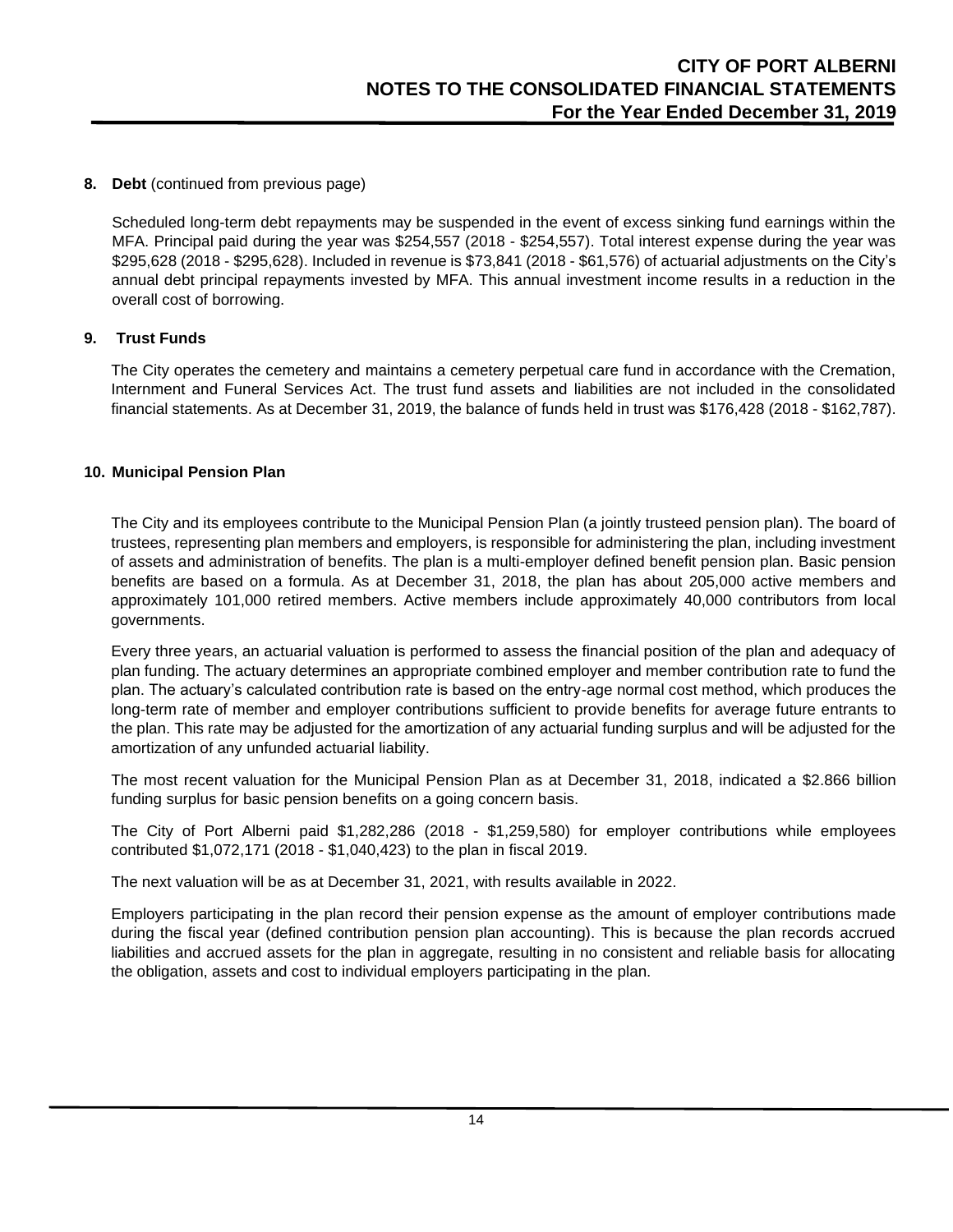# **11. Tangible capital assets**

Tangible Capital Assets are stated at their net book value.

|                                                                    | 2019              | 2018        |
|--------------------------------------------------------------------|-------------------|-------------|
| Land                                                               | \$<br>4,084,040   | 4,084,040   |
| Land Improvements                                                  | 5,246,097         | 5,301,298   |
| <b>Buildings</b>                                                   | 17,676,838        | 18,217,898  |
| Machinery and Equipment                                            | 5,191,725         | 4,953,421   |
| <b>Engineering Structures</b>                                      | 2,845,108         | 2,878,554   |
| <b>Storm Drains</b>                                                | 16,326,832        | 16,290,011  |
| Transportation                                                     | 8,909,681         | 9,190,742   |
| Water                                                              | 20,743,351        | 20,144,796  |
| Sewer                                                              | 21,150,326        | 21,208,427  |
| Leased assets                                                      | 68,889            | 86,111      |
|                                                                    | 102,242,887       | 102,355,298 |
| Work-in-progress: Assets under construction not being<br>amortized | 20,234,738        | 5,636,081   |
|                                                                    | \$<br>122,477,625 | 107,991,379 |

For more information on additions, disposals, and amortization, refer to Schedule of Tangible Capital Assets (Schedule 1).

There were no write-downs of tangible capital assets in 2019 (2018 - \$ nil). Contributed assets recognized in 2019 were nil (2018 \$ nil). Interest capitalized in 2019 was \$146,973 (2018 \$118,140). No amortization has been recorded on assets not in use in 2019.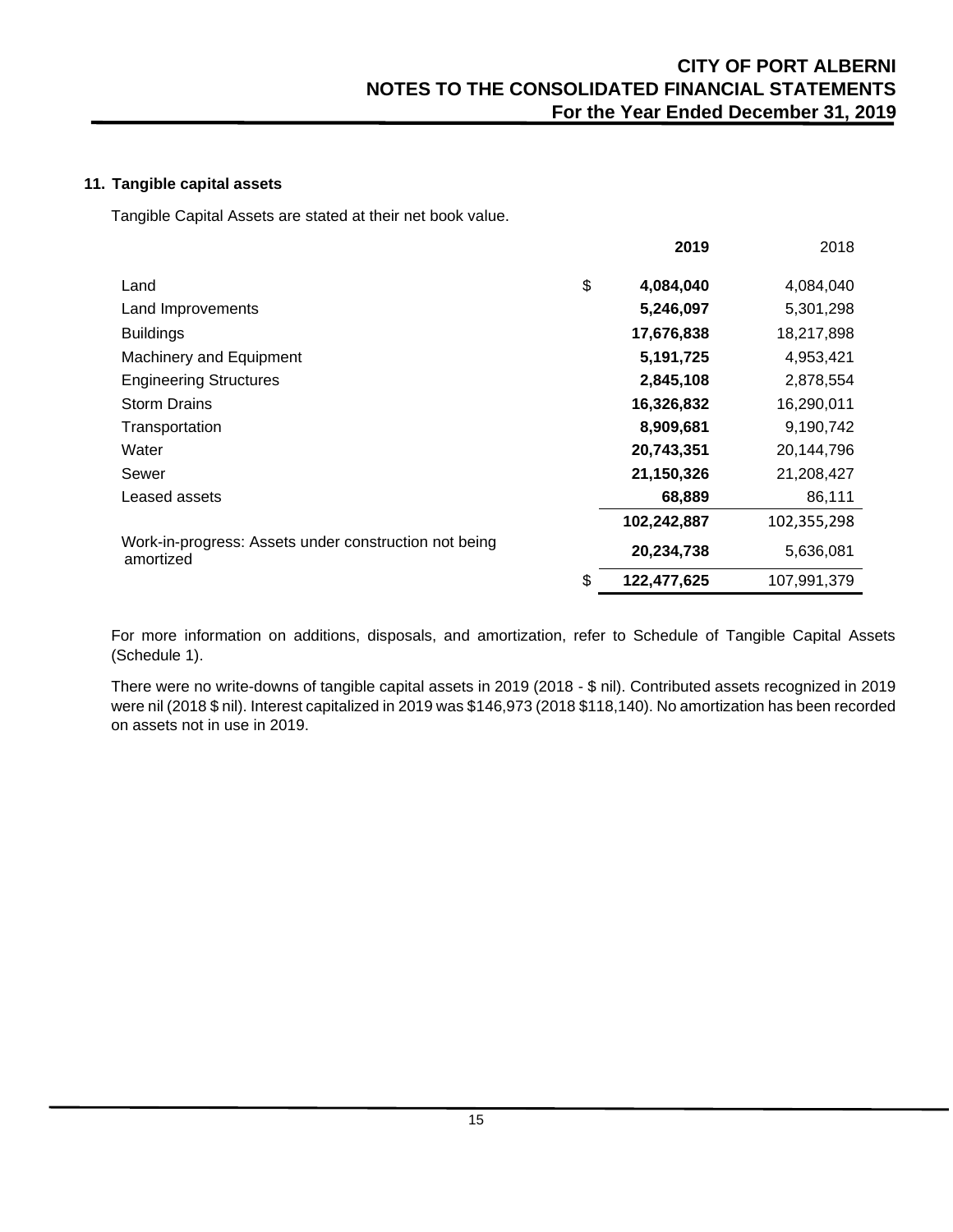# **12. Accumulated surplus**

Accumulated surplus consists of individual fund surplus and reserve funds as follows:

|                                                     | 2019                 | 2018                 |
|-----------------------------------------------------|----------------------|----------------------|
|                                                     |                      | (Restated Note       |
|                                                     |                      | 18)                  |
| <b>Operations</b>                                   |                      |                      |
| General                                             | \$<br>(18, 875, 937) | \$<br>(17, 919, 249) |
| Water                                               | 1,908,123            | 976,849              |
| Sewer                                               | (2, 250, 609)        | (2,610,944)          |
|                                                     | \$<br>(19, 218, 423) | \$<br>(19, 553, 344) |
|                                                     |                      |                      |
| <b>Capital</b>                                      |                      |                      |
| General                                             | \$<br>25,853,347     | \$<br>23,136,838     |
| Water                                               | 1,314,782            | 2,772,190            |
| Sewer                                               | 518,578              | 1,783,810            |
|                                                     | \$<br>27,686,707     | \$<br>27,692,838     |
|                                                     |                      |                      |
| <b>Equity in tangible capital assets</b>            |                      |                      |
| General                                             | \$<br>57,458,828     | \$<br>58,326,917     |
| Water                                               | 20,179,525           | 18,717,905           |
| Sewer                                               | 30,554,204           | 20,783,091           |
|                                                     | \$<br>108,192,557    | \$<br>97,827,913     |
| <b>Reserves</b>                                     |                      |                      |
| Reserve funds - statutory                           |                      |                      |
| Parkland acquisition                                | \$<br>292,894        | \$<br>287,618        |
| <b>Land Sale</b>                                    | 840,843              | 848,131              |
|                                                     | 1,133,737            | 1,135,749            |
| Reserve funds - restricted                          |                      |                      |
| Equipment replacement                               | 6,438,022            | 5,931,628            |
| Carbon fund                                         | 170,267              | 302,710              |
| Parks and recreation capital                        | 2,259,221            | 2,197,871            |
| Capital works                                       | 991,977              | 1,022,748            |
| Alberni Valley Community Forest Corporation reserve | 258,420              | 106,422              |
|                                                     | 10,117,907           | 9,561,379            |
| Reserve funds - unrestricted                        |                      |                      |
| General fund - projects and purchases               | 2,749,926            | 2,777,107            |
| Loss on taxation                                    | 1,351,000            | 1,351,000            |
| Museum purchases                                    | 58,627               | 57,074               |
| RCMP - contract surplus                             | 1,085,188            | 1,085,188            |
| McLean Mill projects                                | 334,300              | 200,000              |
| Water fund - projects and purchases                 | 4, 162, 123          | 4,162,223            |
| Sewer fund - projects and purchases                 | 4,302,724            | 3,692,687            |
|                                                     | 14,043,888           | 13,325,279           |
| <b>Total reserves</b>                               | 25,295,532           | 24,022,407           |
|                                                     | \$<br>141,956,373    | \$<br>129,989,814    |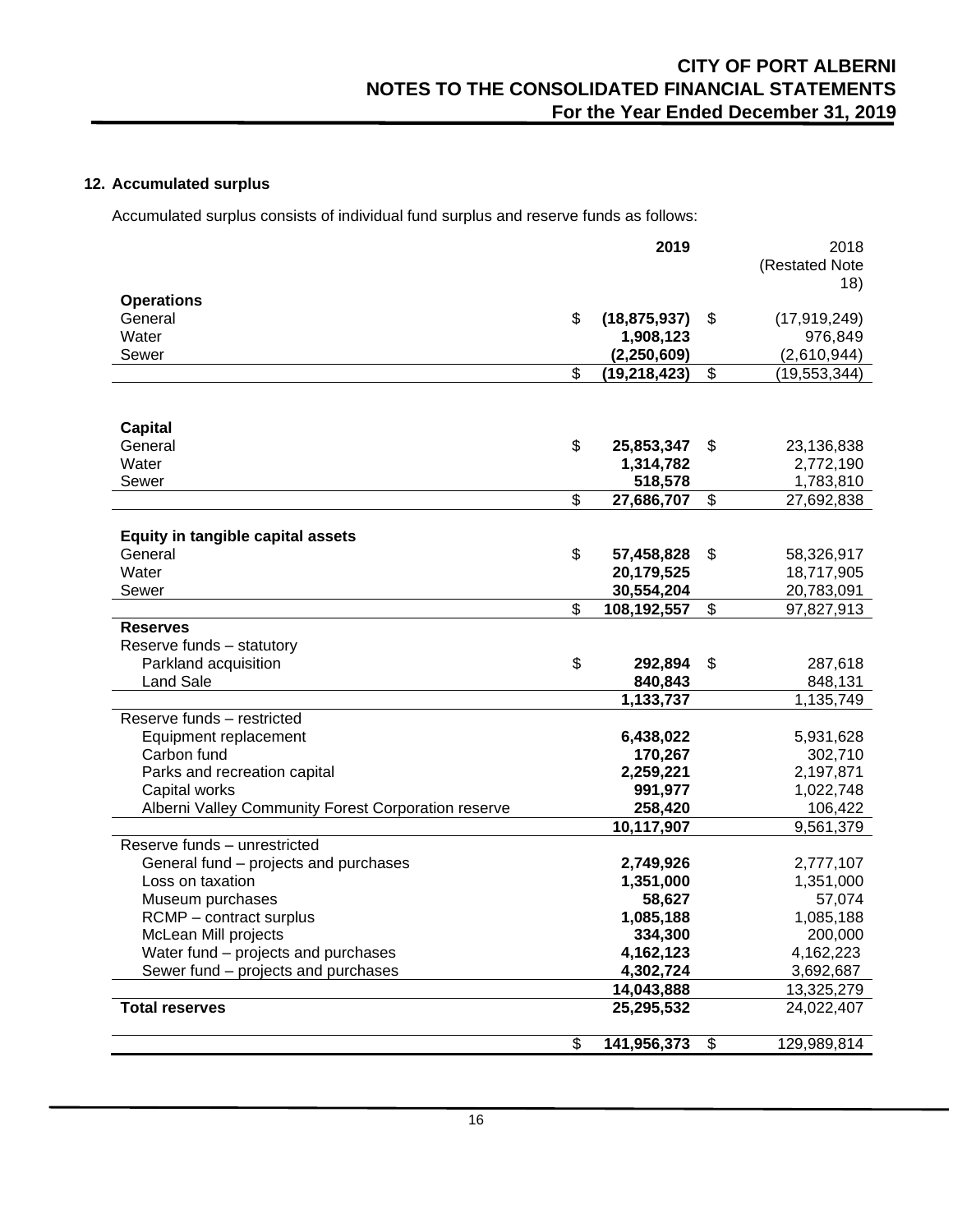# **13. Grants and Transfers**

The City recognizes the transfer of government funding as revenue in the period received and when all related eligibility criteria and stipulations have been satisfied. The government transfers reported on the Consolidated Statement of Operations are:

|                                              |    | 2019          | 2018      |
|----------------------------------------------|----|---------------|-----------|
| <b>Operating Grants</b>                      |    |               |           |
| Federal                                      | \$ | - \$          | 15,018    |
| Provincial                                   |    | 1,385,016     | 1,198,909 |
| <b>Total Government Operating Grants</b>     |    | 1,385,016     | 1,213,927 |
| Local                                        |    | 31,833        | 21,833    |
| <b>Capital</b>                               |    |               |           |
| Federal                                      |    | 6,118,452     | 1,380,823 |
| Federal/Provincial                           |    | 3,599,134     |           |
|                                              |    | 9,717,586     | 1,380,823 |
| <b>Total Government Grants and Transfers</b> |    | 11,134,435    | 2,616,583 |
| Other Grants - Non-Government                |    | 38,364        | 288,673   |
| <b>Total Grants and Transfers</b>            | S  | 11,172,799 \$ | 2,905,256 |

# **14. Commitments and Contingencies:**

a) Regional District Debt:

Debt issued by the Regional District of Alberni Clayoquot is a direct joint and several liability of the District and each member municipality including the City.

b) Claims for damages:

In the normal course of a year, the City is faced with lawsuits and other claims for damages of a diverse nature. At year end, the City's estimated exposure for such liabilities is not considered to be significant. The City carried general liability insurance with a private insurance carrier in the amount of \$5 million, plus an umbrella policy in the amount of \$45 million. When claims are paid the expense is charge to the General Government expense category.

c) Commitments:

The City entered into a long-term contract with the Royal Canadian Mounted Police for the provision of police services effective April 1, 2012. Under the terms of this contract, the City is responsible for 90% of policing costs. The 2020 estimated cost of this contract is \$5,684,181 (2019 - \$4,816,245).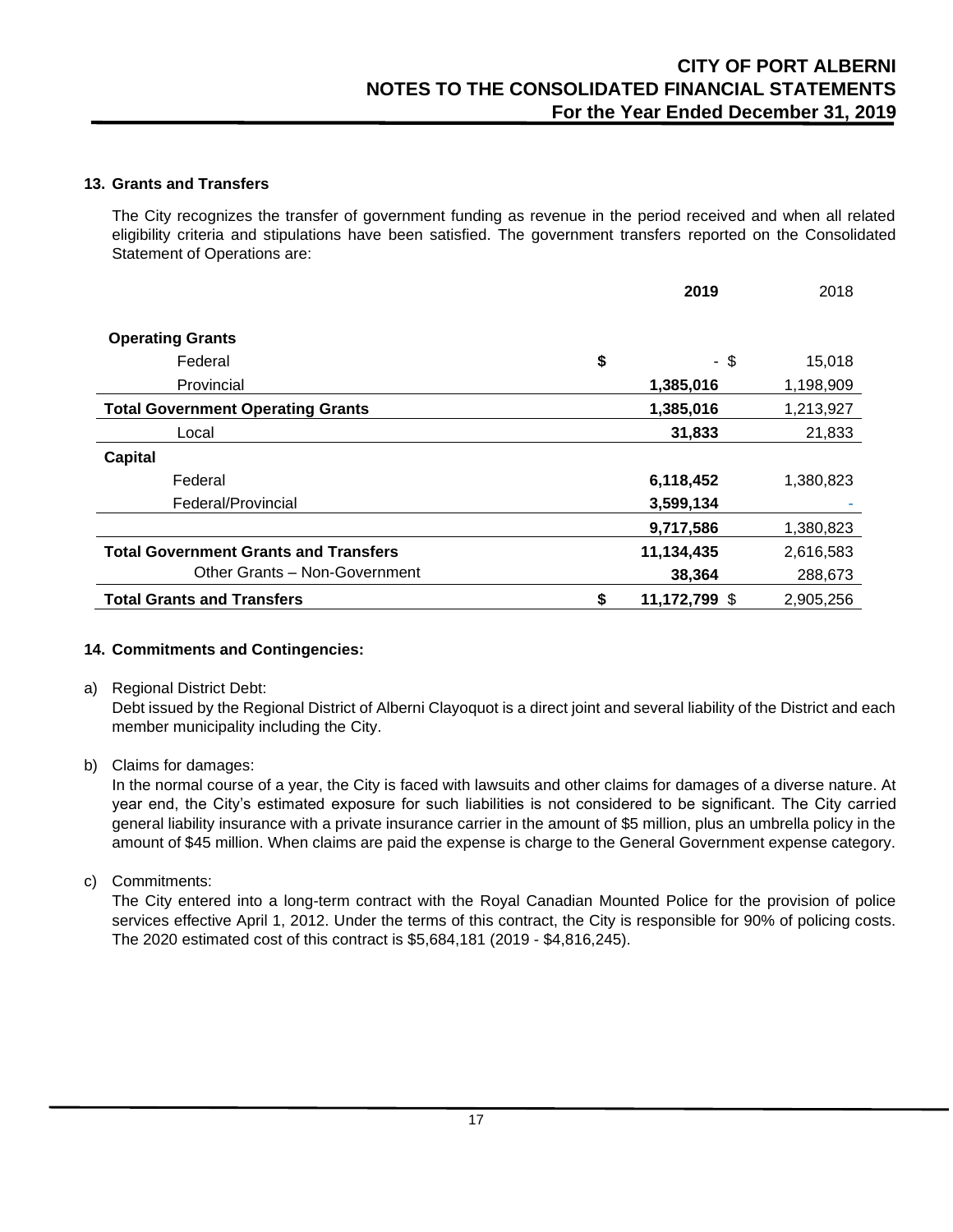#### **15. Subsequent Event**

Subsequent to year-end, there was a global outbreak of COVID-19 (coronavirus), which has had a significant impact on businesses through the restrictions put in place by the Canadian, provincial and municipal governments regarding travel, business operations and isolation/quarantine orders. At this time, it is unknown the extent of the impact the COVID-19 outbreak may have on the City of Port Alberni as this will depend on future developments that are highly uncertain and that cannot be predicted with confidence. These uncertainties arise from the inability to predict the ultimate geographic spread of the disease, and the duration of the outbreak, including the duration of travel restrictions, business closures or disruptions, and quarantine/isolation measures that are currently, or may be put, in place by Canada and other countries to fight the virus.

#### **16. Budget**

The budget data presented in these consolidated financial statements includes both operating and capital budgets. The City of Port Alberni budget was approved by Council on March 25, 2019 with the adoption of the Five-Year Financial Plan (2019-2023) Bylaw No 4960, 2019. The chart below reconciles the approved budget per the Financial Plan to the budget reported in these consolidated financial statements.

|                                                                                          | 2019 Budget |
|------------------------------------------------------------------------------------------|-------------|
| Consolidated Budgeted Surplus, per City of Port Alberni Financial Plan<br>Bylaw No. 4960 | \$          |
| Add                                                                                      |             |
| Acquisition of tangible capital assets                                                   | 8,105.810   |
| Contingency                                                                              | 264,700     |
| Debt repayments                                                                          | 347,143     |
| Less                                                                                     |             |
| Proceeds of borrowing                                                                    |             |
| Transfers from reserves                                                                  | 2,979,884   |
| Transfers from surplus                                                                   | 50.069      |
| Amortization                                                                             |             |
| Consolidated Budgeted Surplus, per City of Port Alberni Statement of Operations          | \$5,687,700 |

# **17. Comparative figures**

Certain comparative figures have been restated to conform with the current year's presentation.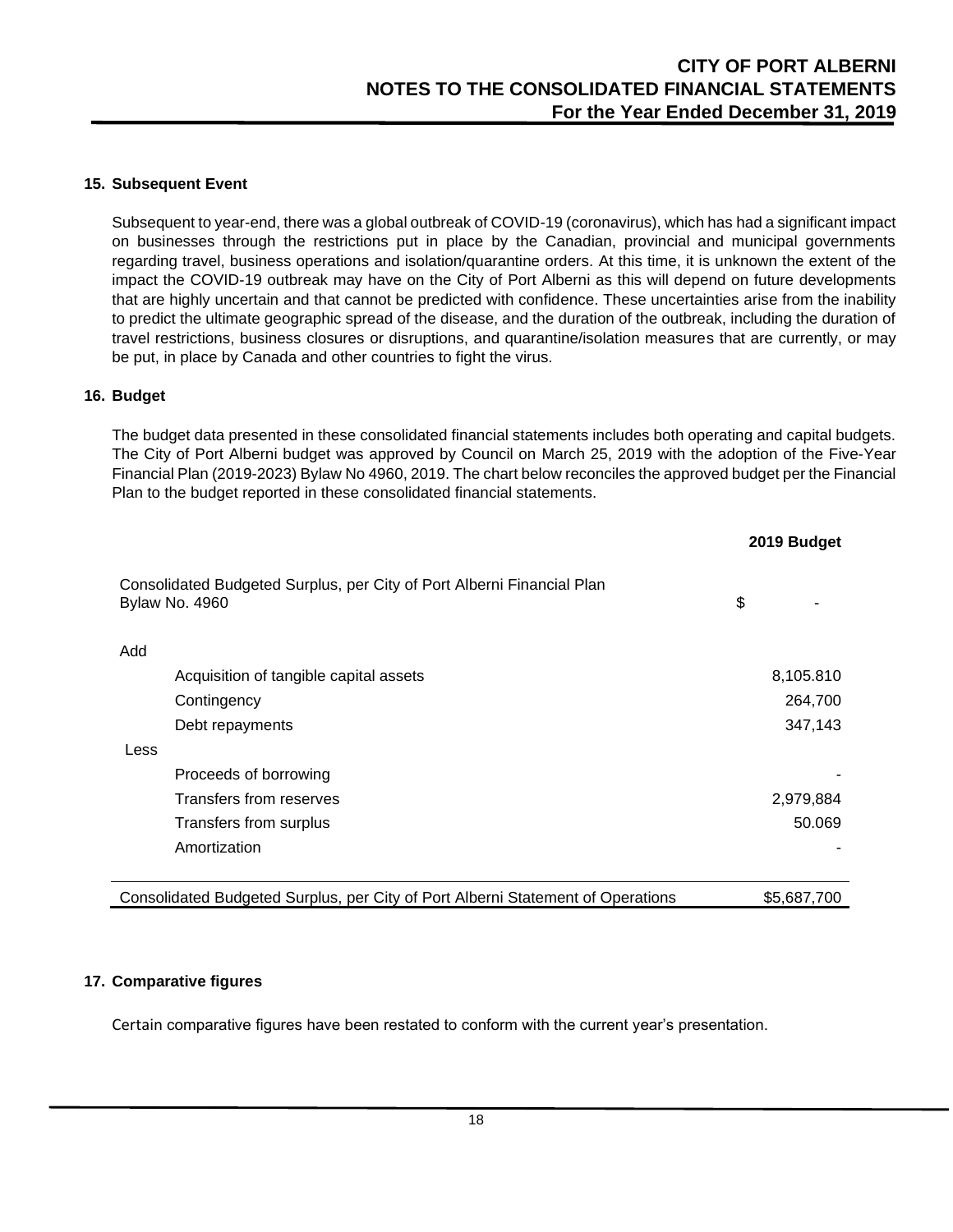#### **18. Restatement of comparative figures**

During the year, the City determined that development cost charges were being recognized into revenue when received. Canadian Public Sector Accounting Standards require amounts restricted by legislation to be recorded as deferred revenue when received and brought into revenue when the corresponding expenditures are incurred. This restatement resulted in the following changes to the 2018 comparative amounts: revenue decreased by \$676,755; annual surplus decreased by \$676,755; deferred revenue increased by \$924,470; and reserves decreased by \$924,470.

The City also determined that dividends received prior to 2018 from the Alberni Valley Community Forest Corporation had not been recorded, resulting in the investment in government business enterprise being overstated by \$450,000.

The above restatements have changed amounts reported in the December 31, 2018 amounts as follows:

| Investment in government business enterprise | (450,000)   |
|----------------------------------------------|-------------|
| Deferred revenue                             | 924.470     |
| Accumulated surplus                          | (1,370,470) |
| Revenue                                      | (676.755)   |
| Annual surplus                               | (676, 755)  |

#### **19. Segmented information**

The City of Port Alberni provides a wide range of services to its citizens including police, fire, recreation, roads, sewer and water. For reporting purposes, the City's operations and activities are organized and reported by Fund as described in Note 1. Funds were created for the purpose of recording specific activities to attain certain objectives in accordance with special regulations, restrictions or limitations.

City services are provided by departments and their activities are reported in these funds. Certain departments that have been separately disclosed in the segmented information, along with the services they provide are as follows:

#### *General government services*

General government provides internal support services to Council and other departments who provide direct services to its citizens. General government consists of governance, corporate management and program support. Internal departments include Legislative (Council), Chief Administrator's Office, City Clerk's Department, Financial Services, Information Technology, and Human Resources.

#### *Protective services - Police, Fire, and Building Inspection*

The Royal Canadian Mounted Police is Canada's national police service. They are committed to preserving the peace, upholding the law and providing quality service in partnership with Canadian communities and for all Canadian citizens. The mandate of the Port Alberni Fire Department is to provide fire suppression services; fire prevention programs; training and education related to prevention, detection or extinguishment of fires. It is the mandate of the Building Inspection Department to provide building inspection services as set out in the building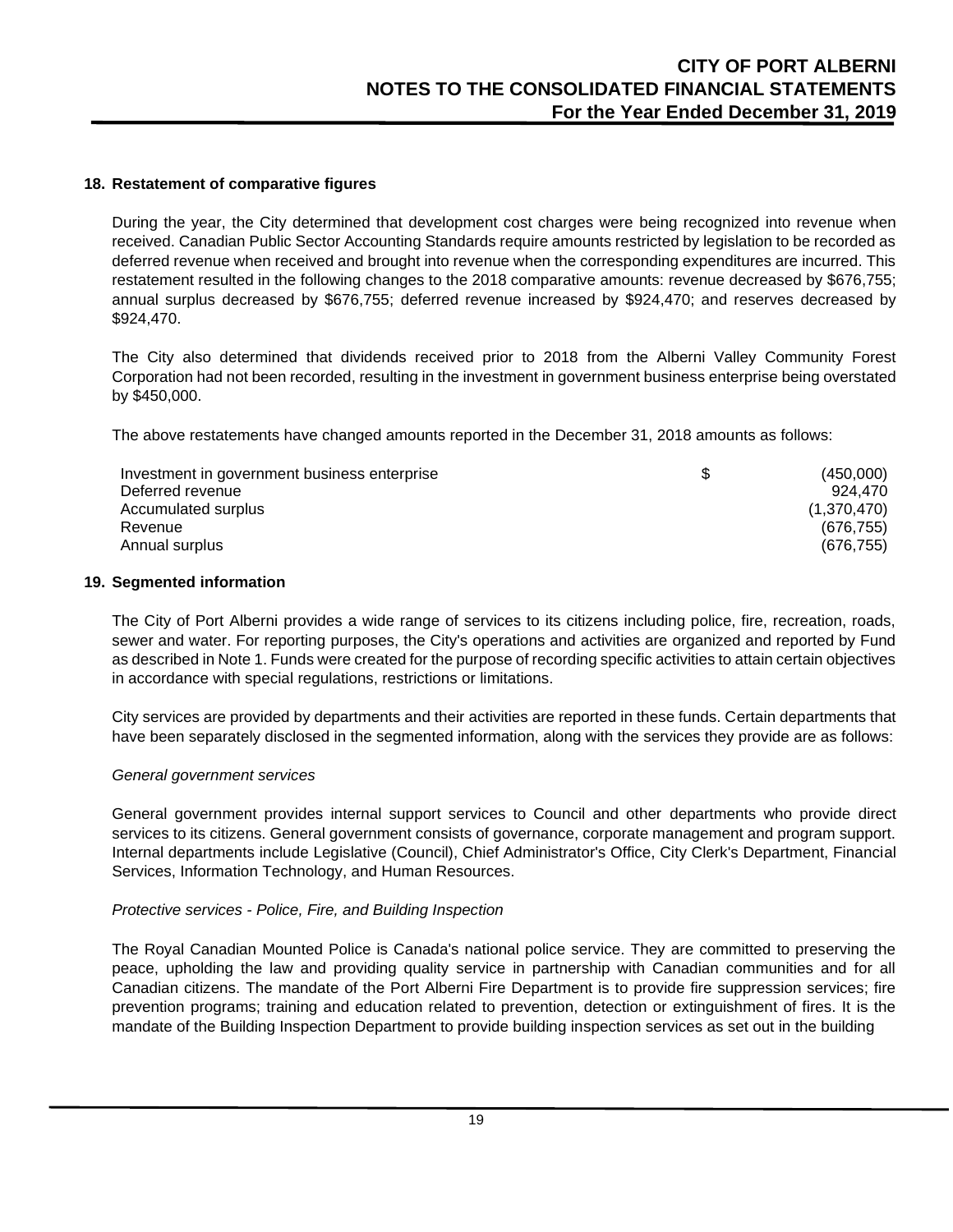#### **19. Segmented information** (continued from previous page

bylaw for residents and builders. Building inspection services are provided in order to assist residents and builders in constructing projects which meet minimum construction standards.

#### *Transportation services*

The Public Works Department is responsible for the delivery of municipal public works services related to the planning, development and maintenance of roadway systems, traffic control and street lighting.

#### *Environmental health services*

The function of environmental health services is to provide for the collection and disposal of solid waste as well as providing cemetery services to the citizens of Port Alberni.

#### *Environmental and economic development*

Environmental development provides services relating to planning, economic development and tourism. The Planning Department develops and administers land use regulations to ensure an orderly and well-planned community. Economic Development includes responsibilities for diversification of the economy through business retention, business attraction and marketing key properties owned by the City.

#### *Recreation and cultural services*

The mission of the Parks, Recreation and Heritage Department is to enrich the quality of life of residents and visitors. The parks, facilities, programs and services are designed and delivered to provide the greatest benefit to the community as a whole. The Museum Department works with the community to collect, document, preserve and present all aspects of the cultural heritage of the Alberni Valley and West Coast of Vancouver Island. Cultural services also contribute towards the information needs of citizens through the provision of library services in partnership with the Vancouver Island Regional Library.

#### *Water utility*

The Water Department provides for the supply and treatment of safe drinking water to the citizens of Port Alberni.

#### *Sewer utility*

The Sewer Department provides for the collection and treatment of wastewater.

The accounting policies used in these segments are consistent with those followed in preparation of the consolidated financial statements as disclosed in Note 2. For additional information see Segmented Information (Schedule 2).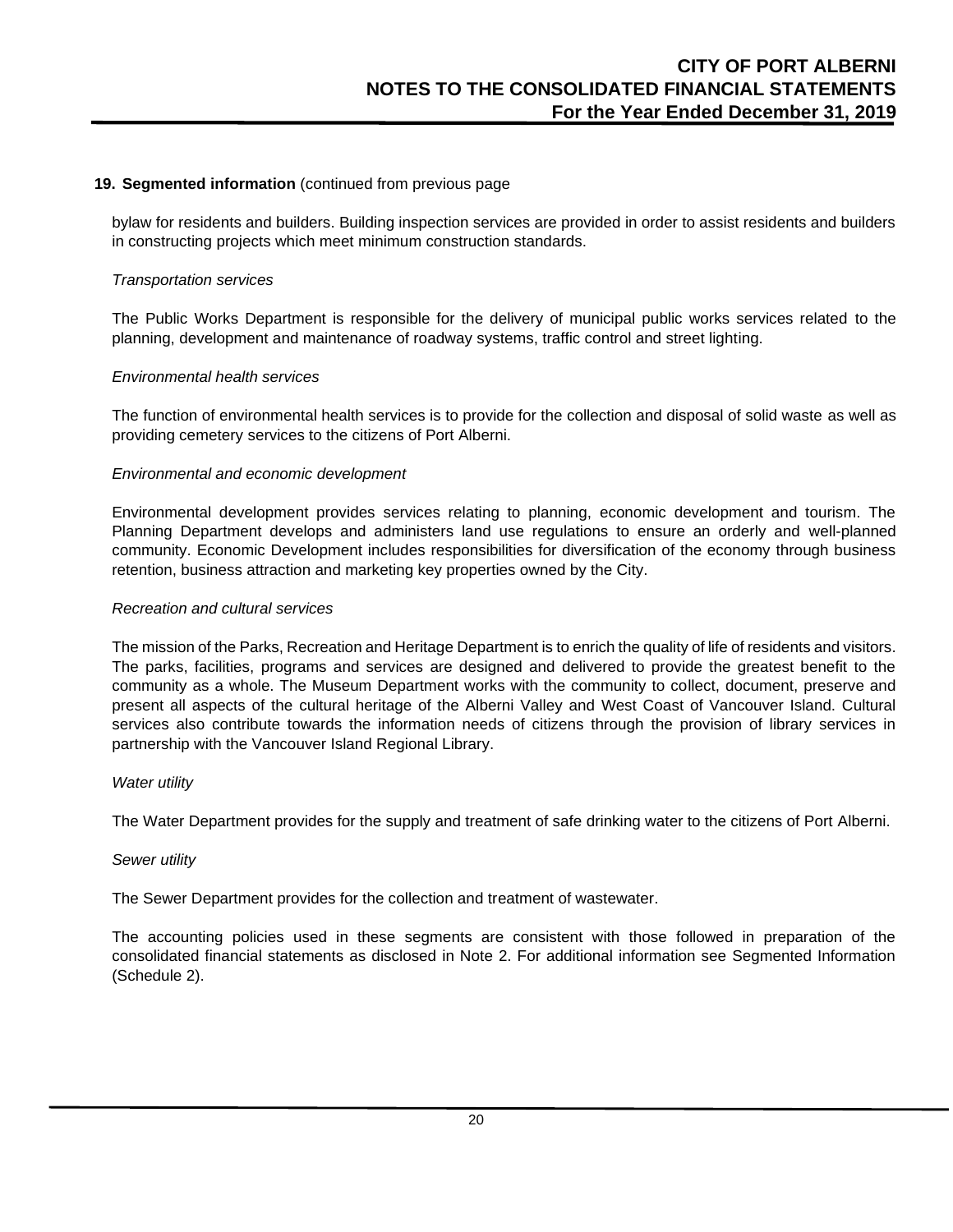#### **CITY OF PORT ALBERNI SCHEDULE 1: TANGIBLE CAPITAL ASSETS**  *As at December 31, 2019*

|                              |                                        | <b>ASSETS</b>            |                          |                                        |                                        | <b>ACCUMULATED AMORTIZATION</b> |                          |                                        |                                         |                                  |
|------------------------------|----------------------------------------|--------------------------|--------------------------|----------------------------------------|----------------------------------------|---------------------------------|--------------------------|----------------------------------------|-----------------------------------------|----------------------------------|
|                              | <b>Balance</b><br>December 31,<br>2018 | 2019<br><b>Additions</b> | 2019<br><b>Disposals</b> | <b>Balance</b><br>December 31,<br>2019 | <b>Balance</b><br>December 31,<br>2018 | 2019<br><b>Additions</b>        | 2019<br><b>Disposals</b> | <b>Balance</b><br>December 31,<br>2019 | <b>NET BOOK</b><br><b>VALUE</b><br>2019 | <b>NET BOOK</b><br>VALUE<br>2018 |
| Land                         | 4,084,040                              |                          |                          | 4,084,040                              |                                        |                                 |                          |                                        | 4,084,040                               | 4,084,040                        |
| Land Improvements            | 12,367,649                             | 330,106                  | $\overline{\phantom{a}}$ | 12,697,755                             | 7,066,351                              | 385,307                         | $\overline{\phantom{a}}$ | 7,451,658                              | 5,246,097                               | 5,301,298                        |
| <b>Buildings</b>             | 36,348,234                             | 436,830                  |                          | 36,785,064                             | 18,130,336                             | 977,890                         | $\overline{\phantom{a}}$ | 19,108,226                             | 17,676,838                              | 18,217,898                       |
| Machinery & Equipment        | 14,110,770                             | 953,434                  | (277, 861)               | 14,786,343                             | 9,157,349                              | 660,130                         | (222, 861)               | 9,594,618                              | 5,191,725                               | 4,953,421                        |
| <b>Engineered Structures</b> | 4,046,008                              | 10,585                   |                          | 4,056,593                              | 1,167,454                              | 44,031                          |                          | 1,211,485                              | 2,845,108                               | 2,878,554                        |
| <b>Storm Drains</b>          | 24,313,507                             | 381,337                  | (5,822)                  | 24,689,022                             | 8,023,496                              | 339,625                         | (931)                    | 8,362,190                              | 16,326,832                              | 16,290,011                       |
| Transportation               | 43,386,507                             | 639,738                  | (188, 596)               | 43,837,649                             | 34,195,765                             | 905,996                         | (173, 793)               | 34,927,968                             | 8,909,681                               | 9,190,742                        |
| Water                        | 36,208,747                             | 1,402,511                | (491, 106)               | 37,120,152                             | 16,063,951                             | 803,956                         | (491, 106)               | 16,376,801                             | 20,743,351                              | 20,144,796                       |
| Sewer                        | 31,435,423                             | 480,862                  | (36, 985)                | 31,879,300                             | 10,226,996                             | 523,999                         | (22,021)                 | 10,728,974                             | 21,150,326                              | 21,208,427                       |
| Leased assets                | 1,425,000                              |                          | $\overline{\phantom{a}}$ | 1,425,000                              | 1,338,889                              | 17,222                          | $\overline{\phantom{a}}$ | 1,356,111                              | 68,889                                  | 86,111                           |
| Work in progress             | 5,636,081                              | 20,234,738               | (5,636,081)              | 20,234,738                             |                                        |                                 |                          |                                        | 20,234,738                              | 5,636,081                        |
|                              | 213,361,966                            | 24,870,141               | (6,636,451)              | 231,595,656                            | 105,370,587                            | 4,658,156                       | (910, 712)               | 109,118,031                            | 122,477,625                             | 107,991,379                      |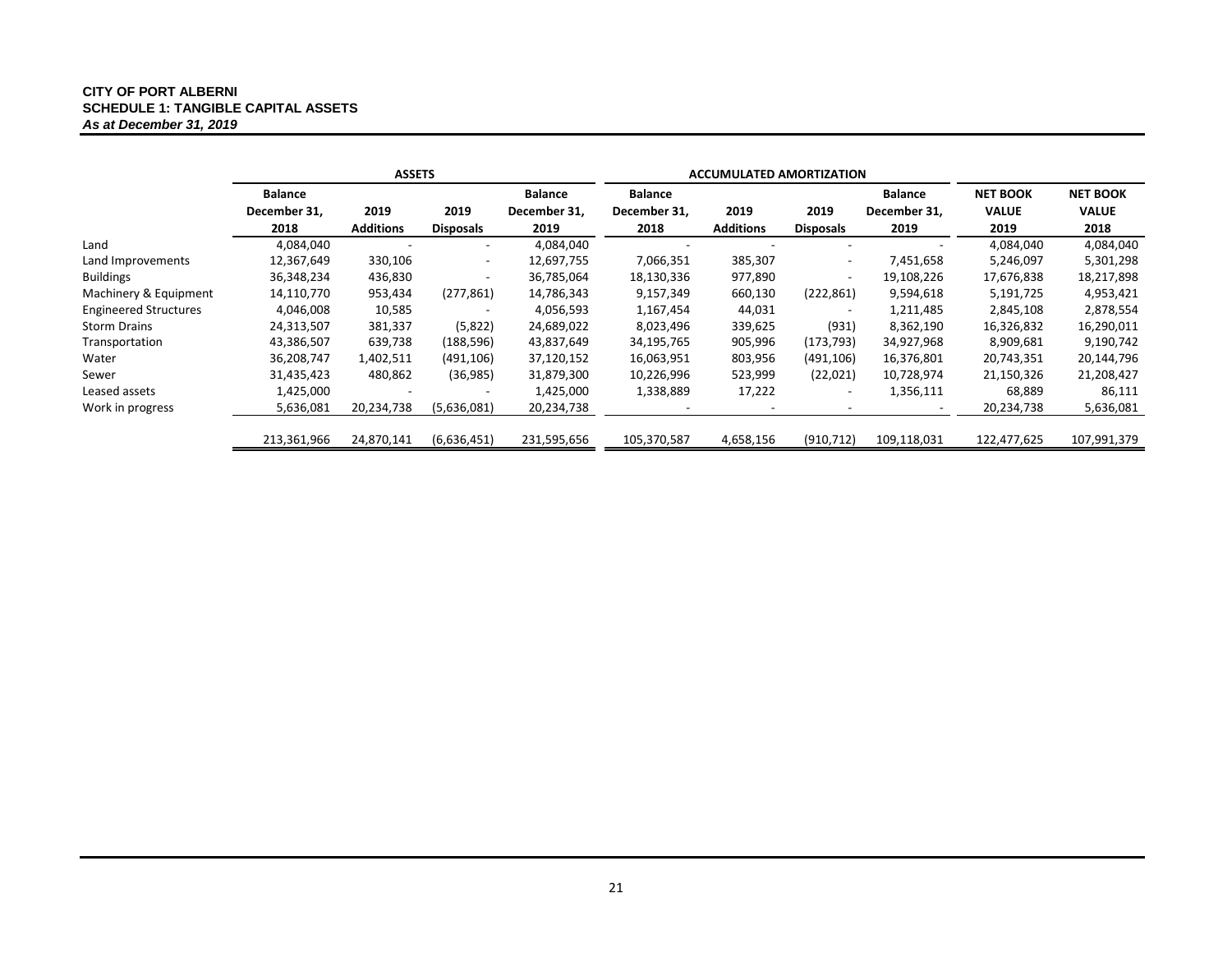#### **CITY OF PORT ALBERNI SCHEDULE 2: SEGMENTED INFORMATION**  *As at December 31, 2019*

|                                  | General<br>Government |                         | Protective<br>Services   | Transportation<br>Services | Environmental<br>Health<br>Services | Environmental<br>& Economic<br>Development | Recreation<br>and Cultural<br>Services | Water<br>Utility                     | Sewer<br>Utility           | Other<br>Funds | Consolidated<br>2019           | <b>Budget</b><br>(Note 16) | Consolidated<br>2018           |
|----------------------------------|-----------------------|-------------------------|--------------------------|----------------------------|-------------------------------------|--------------------------------------------|----------------------------------------|--------------------------------------|----------------------------|----------------|--------------------------------|----------------------------|--------------------------------|
|                                  |                       |                         |                          |                            |                                     |                                            |                                        |                                      |                            |                |                                |                            | (Restated -<br>Note 18)        |
| Revenue                          | Ś                     |                         |                          |                            |                                     |                                            |                                        |                                      |                            |                |                                |                            |                                |
| Taxes<br>Sales of services       |                       | 23,439,470 \$<br>64,948 | 393,959                  | $-5$<br>$\sim$<br>435,657  | - Ś<br>$\sim$<br>770,937            | Ŝ.<br>$\sim$<br>204,868                    | -\$<br>1,553,664                       | -\$<br>$\sim$<br>$\sim$<br>3,226,565 | -\$<br>$\sim$<br>2,841,349 | \$.<br>971,244 | $$23,439,470$ \$<br>10,463,191 | 23,379,646<br>10,256,190   | 22,723,923<br>-\$<br>9,870,774 |
| Other revenue from own sources   |                       | 293,729                 | 352,262                  |                            | 9,750                               | 145,112                                    |                                        | 35,228                               | 32,472                     | 73,840         | 942,393                        | 737,940                    | 966,169                        |
| Investment income                |                       | 472,032                 |                          | $\overline{\phantom{a}}$   | . .                                 |                                            |                                        | 38,986                               | 61,434                     | 143,621        | 716,073                        | 263,000                    | 571,705                        |
| Grants                           |                       | 1,120,424               | 5,492                    | 23,070                     | $\overline{\phantom{a}}$            | 302,399                                    | 116,994                                | $\sim$                               | 8,509,045                  | 1,095,375      | 11,172,799                     | 1,349,857                  | 2,905,256                      |
| Gain/loss on disposal of assets  |                       |                         |                          |                            | $\overline{\phantom{a}}$            |                                            |                                        |                                      |                            | (49, 853)      | (49, 853)                      | $\overline{\phantom{a}}$   | (23, 830)                      |
| Income (loss) from investment in |                       |                         |                          |                            |                                     |                                            |                                        |                                      |                            |                |                                |                            |                                |
| Government Business Enterprise   |                       |                         |                          |                            | $\overline{\phantom{a}}$            | 1,565,052                                  |                                        |                                      |                            |                | 1,565,052                      |                            | (371, 888)                     |
| Other                            |                       |                         |                          |                            |                                     |                                            |                                        |                                      |                            | 4,629          | 4,629                          | 456,400                    | 117,139                        |
| <b>Total revenue</b>             |                       | 25,390,603              | 751,713                  | 458,727                    | 780,687                             | 2,217,431                                  | 1,670,658                              | 3,300,779                            | 11,444,300                 | 2,238,856      | 48,253,754                     | 36,443,033                 | 36,759,248                     |
|                                  |                       |                         |                          |                            |                                     |                                            |                                        |                                      |                            |                |                                |                            |                                |
| <b>Expenses</b>                  |                       |                         |                          |                            |                                     |                                            |                                        |                                      |                            |                |                                |                            |                                |
| Salaries, wages, and benefits    |                       | 2,528,532               | 5,558,431                | 2,824,163                  | 364,889                             | 558,711                                    | 4,134,992                              | 799,954                              | 479,010                    |                | 17,248,682                     | 16,009,718                 | 15,870,745                     |
| Debt servicing                   |                       | 26,812                  | 91,203                   | $\overline{\phantom{a}}$   | $\overline{\phantom{a}}$            | $\overline{\phantom{a}}$                   | 21,536                                 | 44,508                               | 161,796                    |                | 345,855                        | 396,128                    | 214,561                        |
| <b>RCMP</b> contract             |                       |                         | 4,863,405                |                            |                                     |                                            |                                        |                                      |                            |                | 4,863,405                      | 5,606,456                  | 4,593,360                      |
| Grants                           |                       | 27,890                  | $\overline{\phantom{a}}$ |                            | $\overline{\phantom{a}}$            | 474,134                                    |                                        |                                      |                            |                | 502,024                        | 166,152                    | 211,738                        |
| Other contracts                  |                       | 18,540                  | $\overline{\phantom{a}}$ | 1,077,948                  | $\overline{\phantom{a}}$            | 80,766                                     |                                        |                                      |                            | $\sim$         | 1,177,254                      | 1,354,472                  | 1,198,756                      |
| Goods and services               |                       | 1,649,673               | 806,174                  | 489,687                    | 631,728                             | 139,579                                    | 2,239,516                              | 721,187                              | 787,525                    | 26,750         | 7,491,819                      | 7,222,407                  | 6,888,701                      |
|                                  |                       | 4,251,447               | 11,319,213               | 4,391,798                  | 996,617                             | 1,253,190                                  | 6,396,044                              | 1,565,649                            | 1,428,331                  | 26,750         | 31,629,039                     | 30,755,333                 | 28,977,861                     |
| Amortization                     |                       | 157,196                 | 287,600                  | 1,686,987                  | 4,159                               | 68,062                                     | 1,108,975                              | 803,956                              | 541,221                    |                | 4,658,156                      |                            | 4,645,205                      |
| <b>Total expenses</b>            |                       | 4,408,643               | 11,606,813               | 6,078,785                  | 1,000,776                           | 1,321,252                                  | 7,505,019                              | 2,369,605                            | 1,969,552                  | 26,750         | 36,287,195                     | 30,755,333                 | 33,623,066                     |
| Annual surplus (deficit)         |                       | 20,981,960              | (10, 855, 100)           | (5,620,058)                | (220, 089)                          | 896,179                                    | (5,834,361)                            | 931,174                              | 9,474,748                  | 2,212,106      | 11,966,559                     | 5,687,700                  | 3,136,182                      |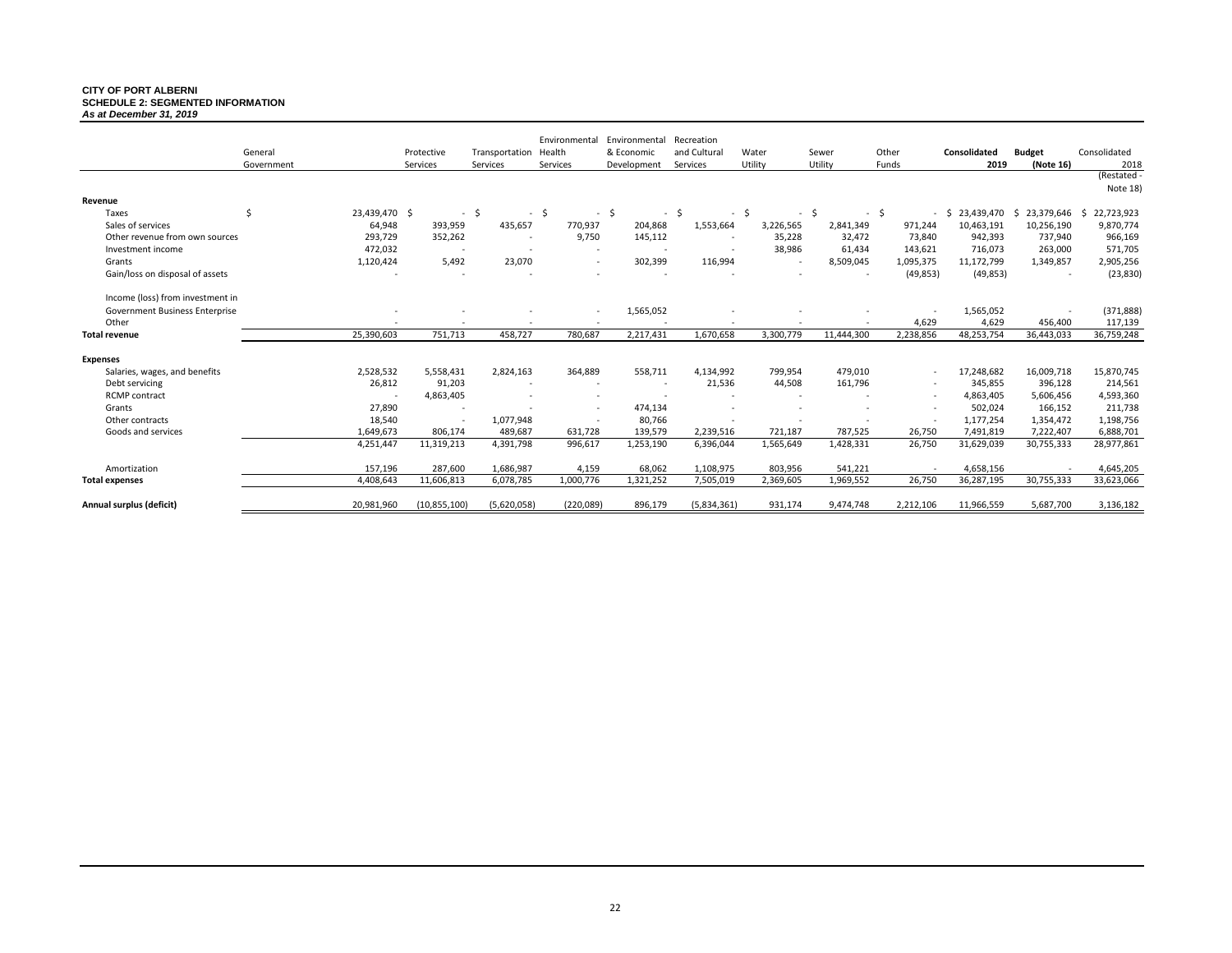#### **CITY OF PORT ALBERNI SCHEDULE 3: DEBT**  *As at December 31, 2019*

| Security Issuing Bylaw  | Purpose     | Term<br>in.<br>Years | Annual<br>Interest<br>Rate | <b>Maturity</b><br>Date | Original<br><b>Issue</b> | <b>Balance</b><br>Dec. 31,<br>2018 | Principal<br>Paid | Actuarial<br>Recognized | <b>Balance</b><br>Dec. 31,<br>2019 | Debt<br>Reserve<br>Cash<br><b>Balance</b><br>Dec. 31.<br>2018 | Debt<br>Reserve<br>Income &<br>Expenses | <b>Debt</b><br><b>Reserve</b><br>Cash<br><b>Balance</b><br>Dec. 31,<br>2019 |
|-------------------------|-------------|----------------------|----------------------------|-------------------------|--------------------------|------------------------------------|-------------------|-------------------------|------------------------------------|---------------------------------------------------------------|-----------------------------------------|-----------------------------------------------------------------------------|
| Long-term debt          |             |                      |                            |                         |                          |                                    |                   |                         |                                    |                                                               |                                         |                                                                             |
| 4575                    | General     | 25                   |                            | 1.75% 19-Apr-31         | 3,375,064                | 2,157,343                          | 81,042            | 48,709                  | 2,027,592                          | 50,857                                                        | 1,185                                   | 52,042                                                                      |
| 4807                    | General     | 30                   |                            | 3.00% 14-Oct-44         | 428,300                  | 397,250                            | 7,637             | 1,297                   | 388,316                            | 4,470                                                         | 104                                     | 4,574                                                                       |
| 4846                    | General     | 20                   |                            | 2.20% 8-Apr-35          | 912,000                  | 811,827                            | 32,249            | 3,506                   | 776,072                            | 9,955                                                         | 232                                     | 10,187                                                                      |
|                         |             |                      |                            |                         | 4,715,364                | 3,366,420                          | 120,928           | 53,512                  | 3,191,980                          | 65,282                                                        | 1,521                                   | 66,803                                                                      |
| 4848                    | Water       | 30                   |                            | 2.20% 8-Apr-45          | 2,000,000                | 1,879,657                          | 38,743            | 4,212                   | 1,836,702                          | 21,831                                                        | 508                                     | 22,339                                                                      |
| 4807                    | Waste Water | 30                   |                            | 3.00% 14-Oct-44         | 5,321,700                | 4,917,389                          | 94,886            | 16,117                  | 4,806,386                          | 59,116                                                        | 1,377                                   | 60,493                                                                      |
|                         |             |                      |                            |                         | 12,037,064               | 10,163,466                         | 254,557           | 73,841                  | 9,835,068                          | 146,229                                                       | 3,406                                   | 149,635                                                                     |
| Short-term debt<br>4939 | Waste Water | 30                   | 2.40%                      | 09-Apr-50               | 4,450,000                | $\overline{\phantom{a}}$           | $\sim$            | $\blacksquare$          | 4,450,000                          |                                                               |                                         |                                                                             |
|                         |             |                      |                            |                         | 16,487,064               | 10,163,466                         | 254,557           | 73,841                  | 14,285,068                         | 146,229                                                       | 3,406                                   | 149,635                                                                     |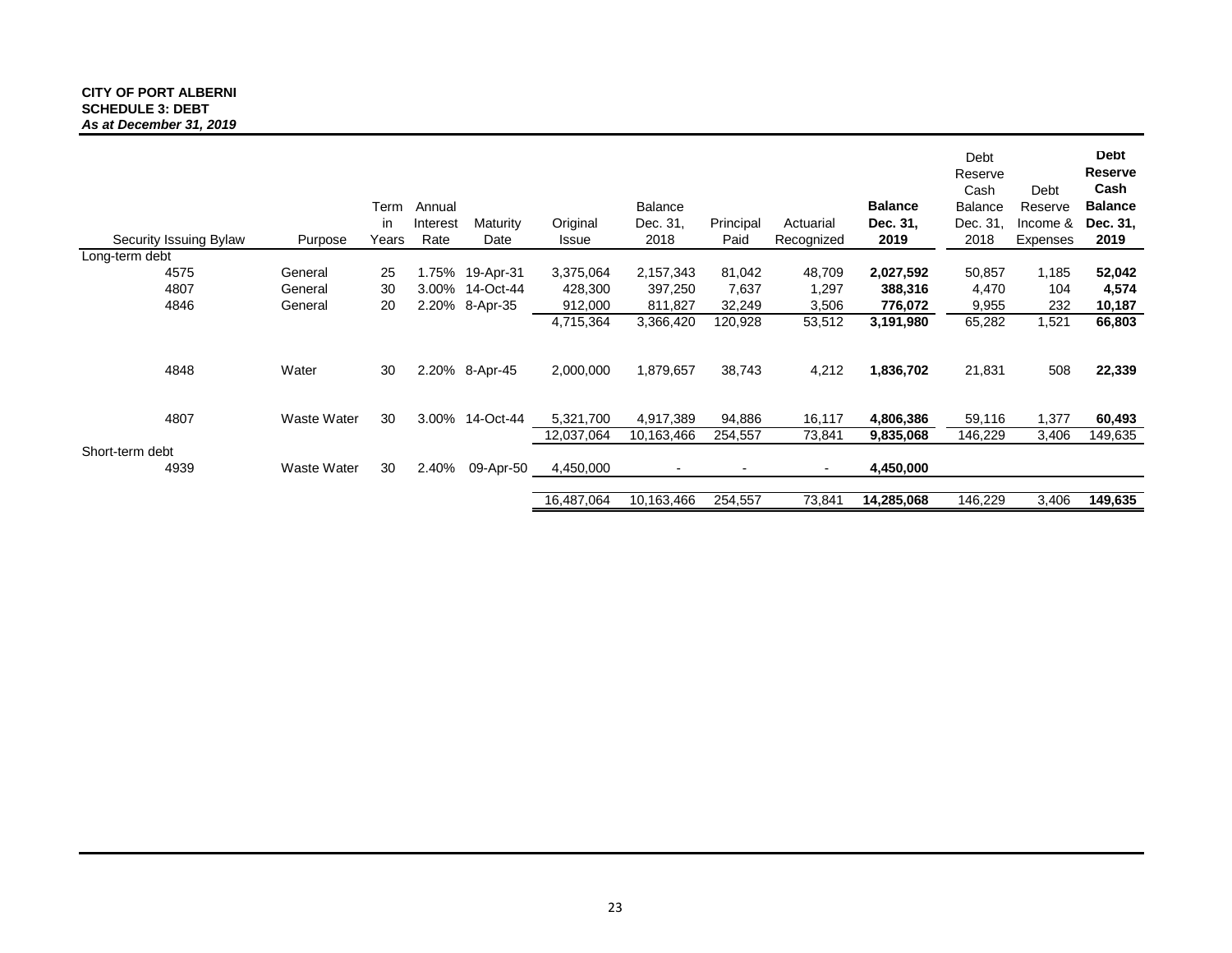# **CITY OF PORT ALBERNI SCHEDULE 4: TAX LEVIES AND GRANTS IN LIEU OF TAXES**  *As at December 31, 2019*

|                                              | <b>Budget</b><br>(Note 16) |    | 2019       |    | 2018       |
|----------------------------------------------|----------------------------|----|------------|----|------------|
| <b>TAX LEVIES</b>                            |                            |    |            |    |            |
| General purpose                              | \$<br>22,316,005 \$        |    | 22,383,144 | Ŝ. | 21,597,956 |
| Local improvement - sewer                    |                            |    |            |    | 3,198      |
| Off-street parking                           | 12,000                     |    | 10,859     |    | 9,387      |
| Utility                                      | 698,141                    |    | 694,941    |    | 759,988    |
| Parcel Tax                                   | 134,000                    |    | 134,857    |    | 133,693    |
|                                              | 23,160,146                 |    | 23,223,801 |    | 22,504,222 |
| Grants in lieu of taxes                      | 219,500                    |    | 215,669    |    | 219,701    |
| <b>Total Municipal Taxes</b>                 | 23,379,646                 |    | 23,439,470 |    | 22,723,923 |
| <b>COLLECTIONS FOR OTHER GOVERNMENTS</b>     |                            |    |            |    |            |
| <b>School Districts</b>                      | 5,100,000                  |    | 5,503,746  |    | 5,319,033  |
| Alberni Clayoquot Regional Hospital District | 760,000                    |    | 692,282    |    | 766,805    |
| Alberni Clayoquot Regional District          | 1,170,000                  |    | 1,464,497  |    | 1,311,810  |
| <b>B.C. Assessment</b>                       | 160,000                    |    | 166,967    |    | 155,907    |
| Vancouver Island Regional Library            | 703,211                    |    | 703,212    |    | 726,996    |
| Municipal Finance Authority                  | 500                        |    | 1,186      |    |            |
|                                              | 7,893,711                  |    | 8,531,890  |    | 8,280,551  |
| <b>Total Taxes Collected</b>                 | 31,273,357                 | Ŝ. | 31,971,360 | S  | 31,004,474 |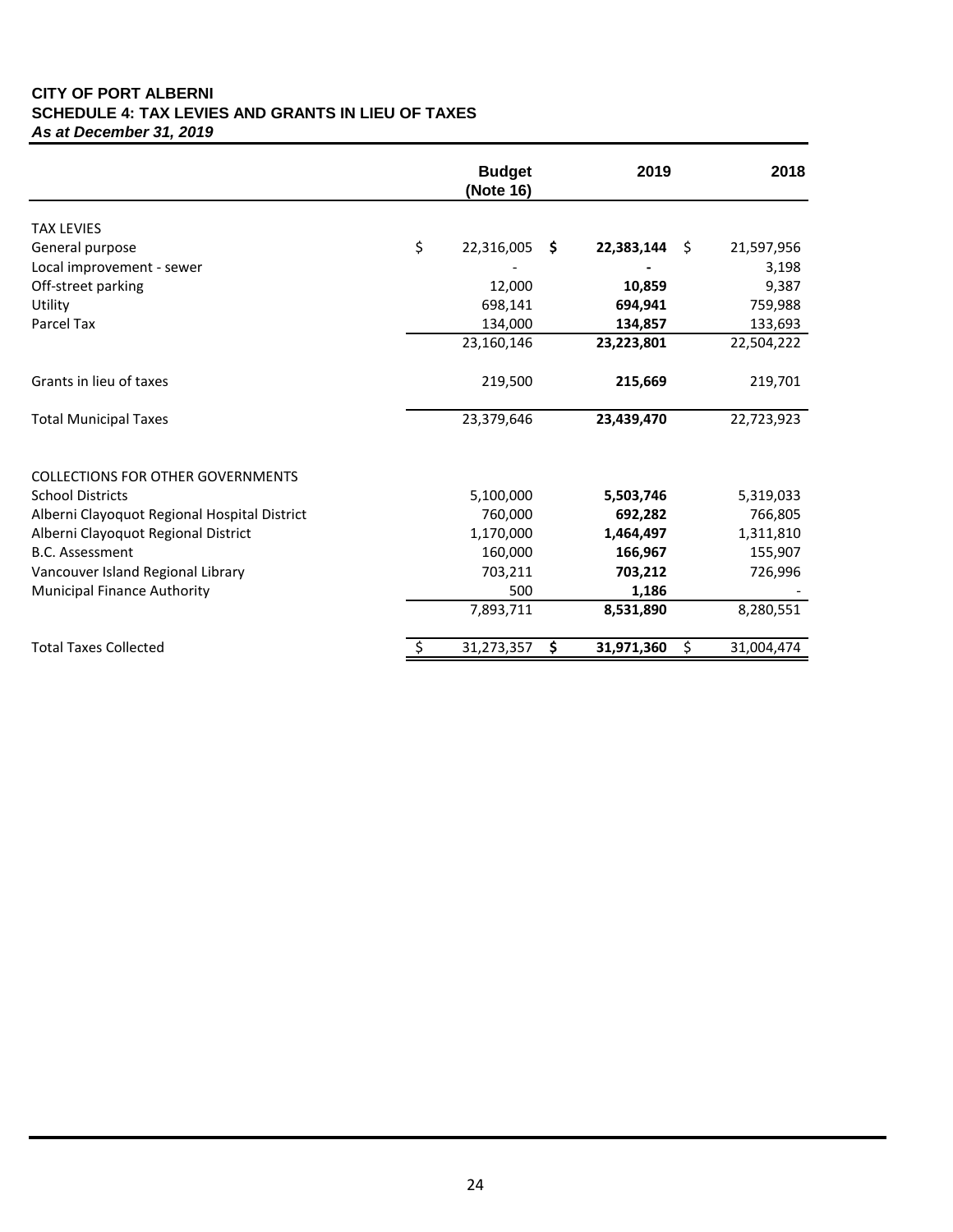# **CITY OF PORT ALBERNI SCHEDULE 5: GENERAL GOVERNMENT EXPENSES**  *As at December 31, 2019*

|                                        | <b>Budget</b><br>(Note 16) |      | 2019      | 2018 |            |
|----------------------------------------|----------------------------|------|-----------|------|------------|
| Legislative                            | \$<br>205,664              | - \$ | 203,843   | Ŝ.   | 173,285    |
| City manager's office                  | 206,362                    |      | 207,680   |      | 205,912    |
| Municipal clerk's office               | 418,995                    |      | 497,041   |      | 391,415    |
| Legal fees                             | 40,000                     |      | 65,641    |      | 36,266     |
| Financial management                   | 805,994                    |      | 809,990   |      | 774,016    |
| Administration vehicle                 | 9,377                      |      | 15,789    |      | 15,309     |
| External audit                         | 31,200                     |      | 66,988    |      | 34,500     |
| Purchasing                             | 122,500                    |      | 242,709   |      | 161,368    |
| <b>Buildings</b>                       | 169,119                    |      | 207,451   |      | 230,691    |
| Information services                   | 674,591                    |      | 857,135   |      | 811,669    |
| Appraisals                             |                            |      | 24,250    |      |            |
| Personnel                              | 293,006                    |      | 277,125   |      | 260,045    |
| <b>Election expenses</b>               |                            |      | 3,110     |      | 48,740     |
| Training and development               | 198,870                    |      | 173,451   |      | 147,468    |
| Damage claims                          | 21,224                     |      | 6,383     |      | 5,570      |
| Grants and grant funded programs       | 36,350                     |      | 27,890    |      |            |
| Office equipment supplies and printing | 494,382                    |      | 394,776   |      | 369,924    |
| Public liability insurance             | 262,700                    |      | 268,751   |      | 252,802    |
| Other general services                 | 58,200                     |      | 424,289   |      | 161,469    |
| <b>Administration recoveries</b>       | (465,000)                  |      | (489,000) |      | (479, 494) |
| <b>Reconciliation Committee</b>        |                            |      | 2,879     |      | 2,042      |
| Asset Management Plan                  |                            |      | 93,659    |      | 46,983     |
| Debt servicing                         | 8,000                      |      | 26,813    |      | 16,931     |
| Total                                  | 3,591,534<br>\$            | \$   | 4,408,643 | \$   | 3,666,911  |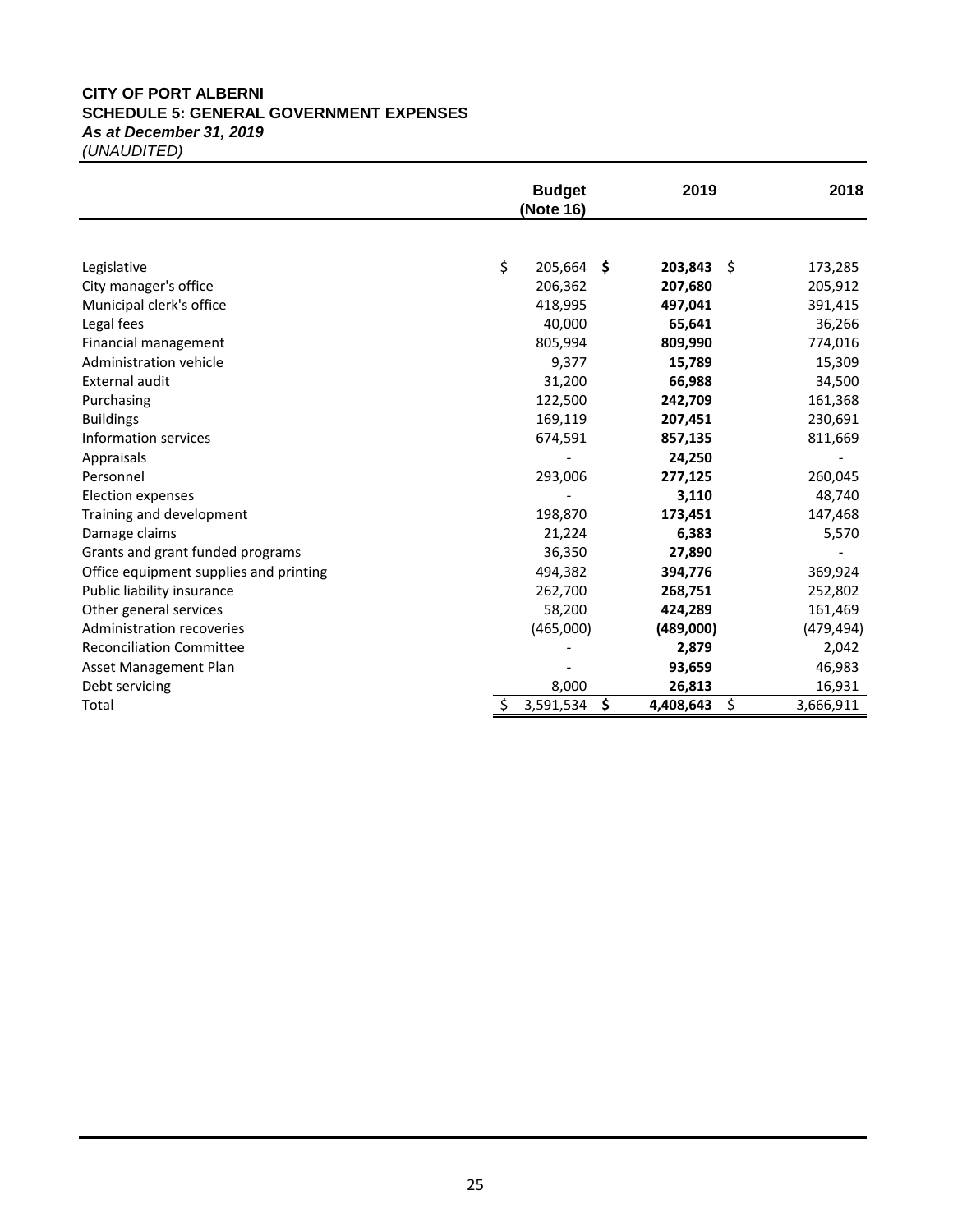# **CITY OF PORT ALBERNI SCHEDULE 6: PROTECTIVE SERVICES EXPENSES** *As at December 31, 2019*

|                                   |   | <b>Budget</b><br>(Note 16) | 2019           | 2018       |
|-----------------------------------|---|----------------------------|----------------|------------|
| Police protection                 | Ś | 7,325,994<br>S             | $6,864,236$ \$ | 6,519,055  |
| Fire protection                   |   | 3,589,253                  | 4,022,747      | 3,504,701  |
| <b>Emergency measures</b>         |   | 500                        | 7.143          | 7,145      |
| Building and plumbing inspections |   | 108,664                    | 118,942        | 119,715    |
| Animal pound operations           |   | 151,250                    | 164,238        | 148,954    |
| Bylaw enforcement                 |   | 350,660                    | 338,304        | 160,906    |
| Debt servicing                    |   | 91,203                     | 91,203         | 88,712     |
|                                   |   | 11,617,524                 | 11,606,813     | 10,549,188 |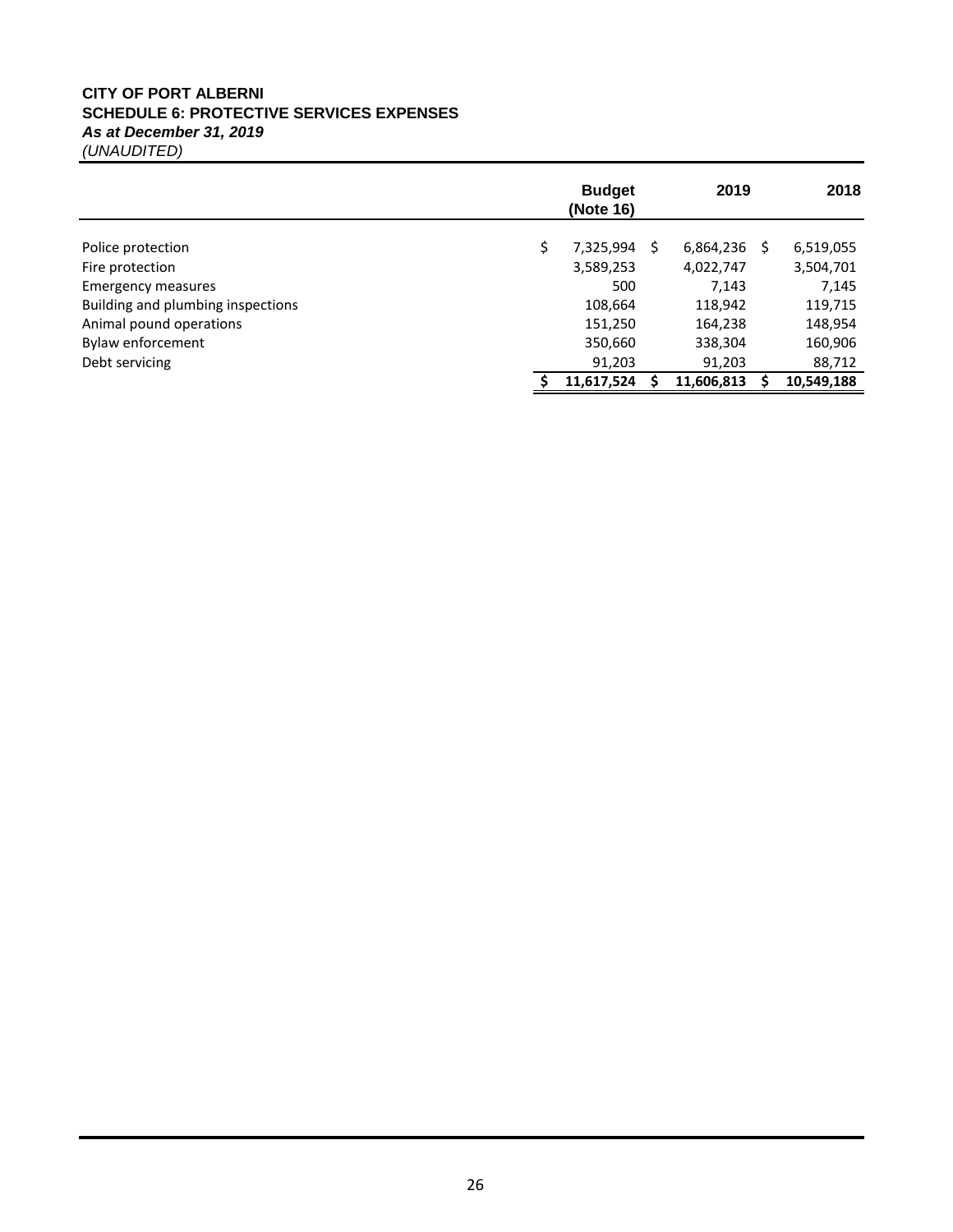# **CITY OF PORT ALBERNI SCHEDULE 7: TRANSPORTATION SERVICES EXPENSES** *As at December 31, 2019*

|                                 |    | <b>Budget</b><br>(Note 16) | 2019    |               | 2018 |             |
|---------------------------------|----|----------------------------|---------|---------------|------|-------------|
| <b>COMMON SERVICES</b>          |    |                            |         |               |      |             |
| Engineering administration      | \$ | 593,113                    | Ŝ       | 565,488       | Ŝ.   | 524,159     |
| Engineering consulting services |    | 141,824                    |         | 169,062       |      | 157,432     |
| Public works supervision        |    | 379,785                    |         | 519,064       |      | 367,712     |
| <b>Equipment and supplies</b>   |    | 46,643                     |         | 120,916       |      | 104,486     |
| Building and yard maintenance   |    | 162,720                    |         | 199,866       |      | 161,160     |
| Equipment maintenance           |    | 838,807                    |         | 1,180,409     |      | 1,152,305   |
|                                 |    | 2,162,892                  |         | 2,754,805     |      | 2,467,254   |
| ROADS AND STREET MAINTENANCE    |    |                            |         |               |      |             |
| Roadway surfaces maintenance    |    | 1,157,740                  |         | 1,811,291     |      | 1,946,670   |
| Snow and ice removal            |    | 199,545                    |         | 106,810       |      | 99,534      |
| Parking                         |    | 7,881                      |         | 7,895         |      | 10,227      |
| Gravel                          |    | 202,648                    |         | 236,842       |      | 241,949     |
| Bridges and retaining walls     |    | 43,529                     |         | 35,319        |      | 46,272      |
| <b>Street lighting</b>          |    | 302,400                    |         | 393,635       |      | 333,895     |
| <b>Traffic control</b>          |    | 233,352                    |         | 292,223       |      | 344,314     |
|                                 |    | 2,147,095                  |         | 2,884,015     |      | 3,022,861   |
| <b>OTHER</b>                    |    |                            |         |               |      |             |
| Ditch and dyke maintenance      |    | 118,222                    |         | 79,690        |      | 85,062      |
| Storm sewers                    |    | 189,020                    |         | 620,396       |      | 593,586     |
| Public transit                  |    | 1,093,646                  |         | 1,077,777     |      | 1,087,705   |
| Other                           |    | 114,333                    |         | 73,274        |      | 73,902      |
| Recoveries                      |    | (1,627,100)                |         | (1, 411, 172) |      | (1,467,330) |
|                                 |    | 111,879                    |         | 439,965       |      | 372,925     |
|                                 | \$ | 4,198,108                  | $\zeta$ | 6,078,785     | \$   | 5,863,040   |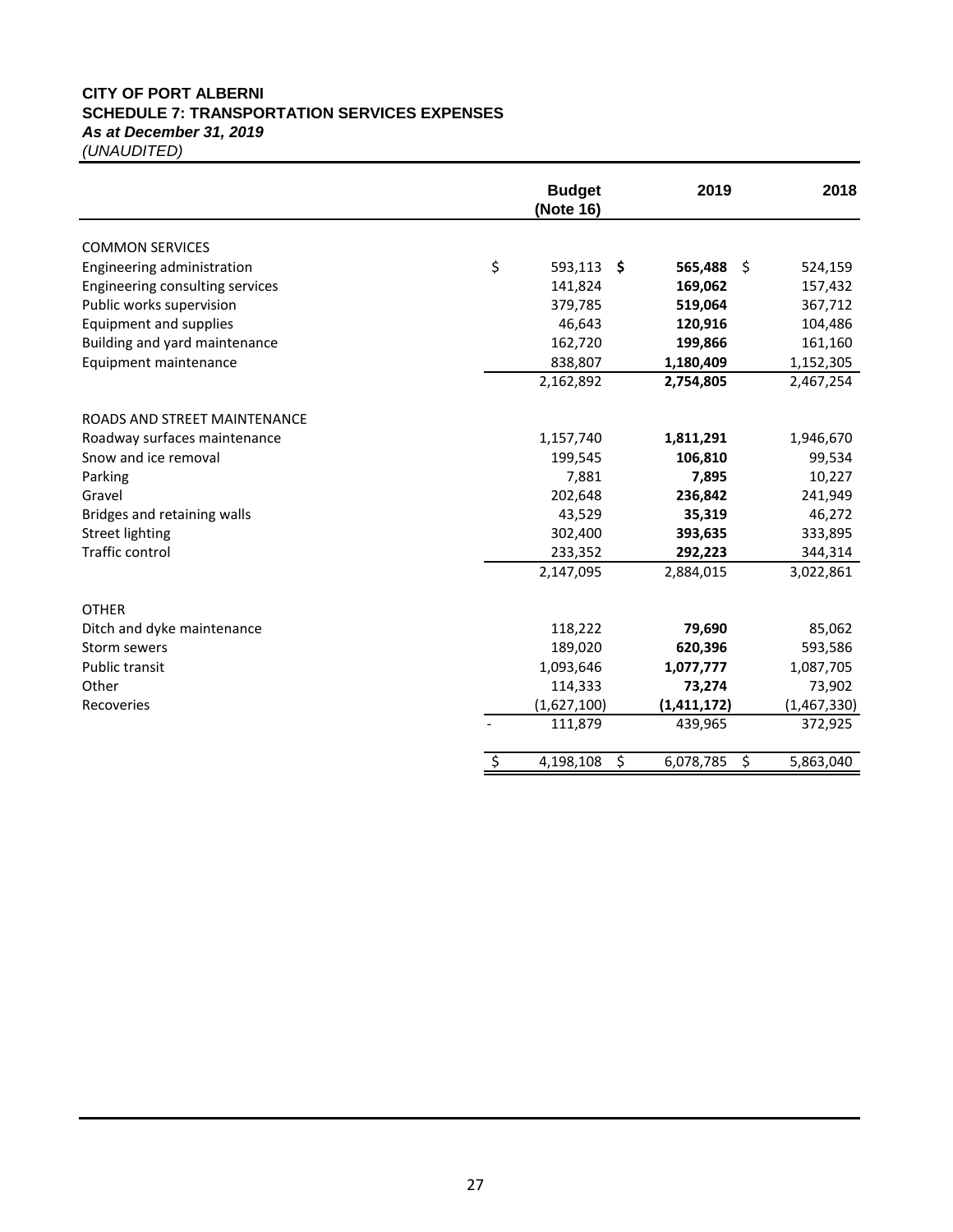# **CITY OF PORT ALBERNI SCHEDULE 8: RECREATION AND CULTURAL SERVICES**  *As at December 31, 2019 (UNAUDITED)*

|                               | 2019<br><b>Budget</b>           |    |                          |     |                                 |      |                                 |     | <b>Actual</b>                      |   | 2018<br>Actual                     |     |                                    |
|-------------------------------|---------------------------------|----|--------------------------|-----|---------------------------------|------|---------------------------------|-----|------------------------------------|---|------------------------------------|-----|------------------------------------|
|                               | <b>Budget</b><br><b>Revenue</b> |    | Actual<br><b>Revenue</b> |     | <b>Budget</b><br><b>Expense</b> |      | <b>Actual</b><br><b>Expense</b> |     | <b>Operating</b><br><b>Deficit</b> |   | <b>Operating</b><br><b>Deficit</b> |     | <b>Operating</b><br><b>Deficit</b> |
| <b>RECREATION SERVICES</b>    |                                 |    |                          |     |                                 |      |                                 |     |                                    |   |                                    |     |                                    |
| Administration                | \$                              | \$ |                          | \$  | 555,459                         | - \$ | 509,663                         | \$. | $(555, 459)$ \$                    |   | $(509, 663)$ \$                    |     | (509, 054)                         |
| Leisure Centre                | 276,777                         |    | 275,087                  |     | 524,949                         |      | 629,387                         |     | (248,172)                          |   | (354, 300)                         |     | (316,400)                          |
| Swimming pool                 | 297,861                         |    | 300,419                  |     | 540,087                         |      | 500,392                         |     | (242,226)                          |   | (199, 973)                         |     | (322, 595)                         |
| Arena                         | 579,504                         |    | 607,303                  |     | 950.265                         |      | 1,683,853                       |     | (370, 761)                         |   | (1,076,550)                        |     | (1,038,821)                        |
| Parks, Playgrounds, and other | 37.567                          |    | 27,146                   |     | 1,521,219                       |      | 2,036,866                       |     | (1,483,652)                        |   | (2,009,720)                        |     | (1,638,465)                        |
| Programs                      | 148,461                         |    | 283,077                  |     | 1,508,114                       |      | 1,379,771                       |     | (1,359,653)                        |   | (1,096,694)                        |     | (1, 144, 558)                      |
|                               | 1,340,170                       |    | 1,493,032                |     | 5,600,093                       |      | 6,739,932                       |     | (4,259,923)                        |   | (5,246,900)                        |     | (4,969,893)                        |
| <b>CULTURAL SERVICES</b>      |                                 |    |                          |     |                                 |      |                                 |     |                                    |   |                                    |     |                                    |
| Museum services               | 115,950                         |    | 149,386                  |     | 473,290                         |      | 517,278                         |     | (357,340)                          |   | (367, 892)                         |     | (493, 774)                         |
| McLean Mill                   |                                 |    | 28,240                   |     | 126,300                         |      | 247,809                         |     | (126,300)                          |   | (219,569)                          |     | (282, 802)                         |
|                               | 115,950                         |    | 177,626                  |     | 599,590                         |      | 765,087                         |     | (483,640)                          |   | (587, 461)                         |     | (776,576)                          |
|                               |                                 |    |                          |     |                                 |      |                                 |     |                                    |   |                                    |     |                                    |
|                               | 1,456,120                       |    | 1,670,658                | \$. | 6,199,683                       |      | 7,505,019                       | S   | (4,743,563)                        | S | (5,834,361)                        | \$. | (5,746,469)                        |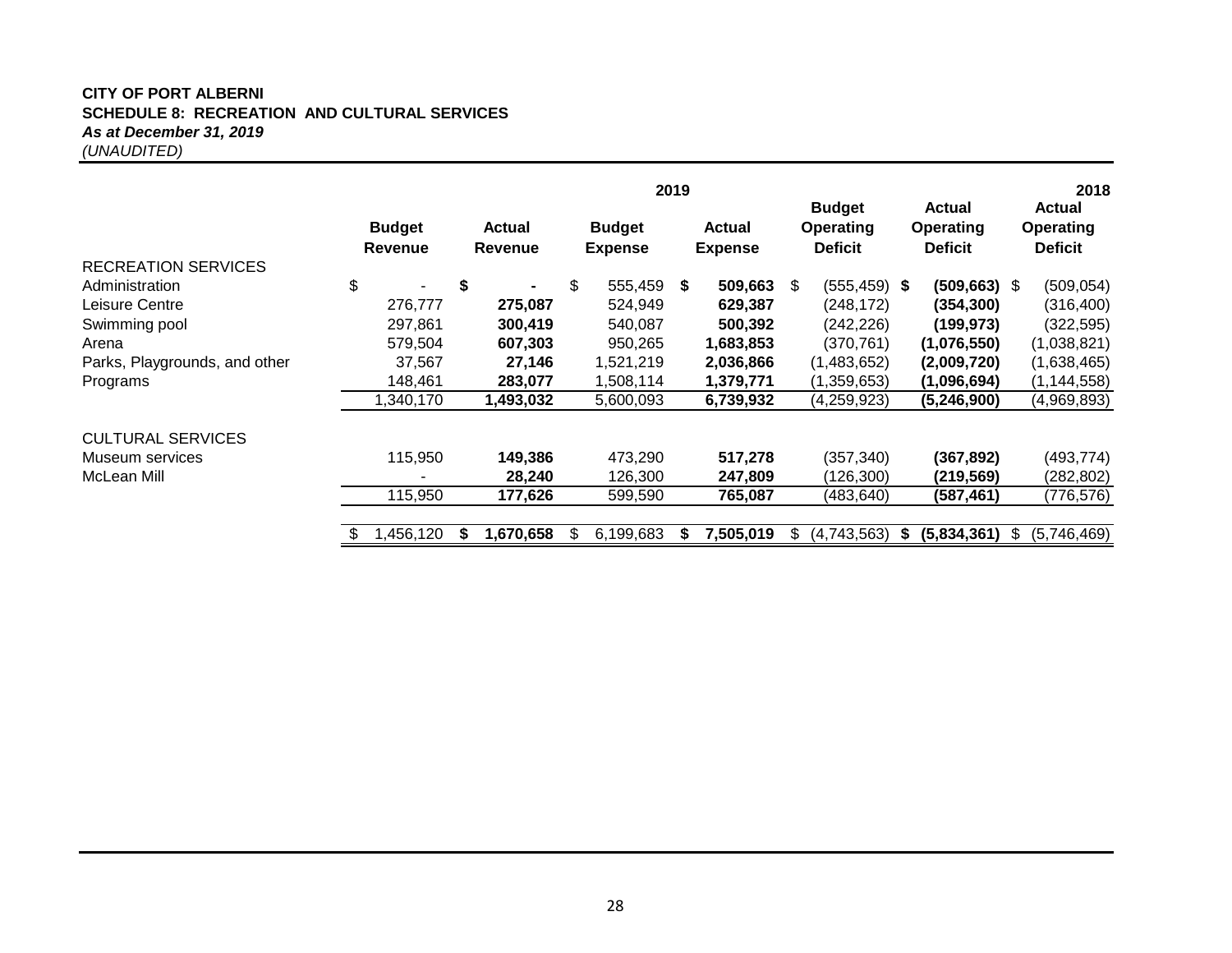# **CITY OF PORT ALBERNI SCHEDULE 9: SALES OF SERVICES**  *As at December 31, 2019*

|                                        | <b>Budget</b><br>(Note 16) | 2019             |    | 2018      |
|----------------------------------------|----------------------------|------------------|----|-----------|
| <b>GENERAL REVENUE</b>                 |                            |                  |    |           |
| <b>General Services</b>                | \$<br>1,831,732 \$         | 1,812,998        | -Ś | 1,655,978 |
| Arena                                  | 579,504                    | 607,303          |    | 447,158   |
| Leisure Centre                         | 276,777                    | 275,087          |    | 262,202   |
| Parks, playgrounds and other           | 37,567                     | 27,146           |    | 20,531    |
| <b>Swimming Pool</b>                   | 297,861                    | 300,419          |    | 247,590   |
| Programs                               | 148,461                    | 272,077          |    | 255,310   |
| Museum                                 | 32,550                     | 43,793           |    | 33,257    |
| <b>McLean Mill</b>                     |                            | 27,840           |    | 29,998    |
|                                        | 3,204,452                  | 3,366,663        |    | 2,952,024 |
| <b>MISCELLANEOUS REVENUE</b>           |                            | 971,242          |    | 911,494   |
| SERVICES PROVIDED TO OTHER GOVERNMENTS | 167,000                    | 57,371           |    | 88,853    |
| <b>WATER REVENUE</b>                   |                            |                  |    |           |
| Sale of water                          | 3,763,660                  | 3,223,319        |    | 3,057,173 |
| Connections and sundry charges         | 51,155                     | 3,247            |    | 2,888     |
|                                        | 3,814,815                  | 3,226,566        |    | 3,060,062 |
| <b>SEWER REVENUE</b>                   |                            |                  |    |           |
| Sale of sewer service                  | 2,997,544                  | 2,749,393        |    | 2,799,965 |
| Connections and sundry charges         | 72,379                     | 91,956           |    | 58,376    |
|                                        | 3,069,923                  | 2,841,349        |    | 2,858,341 |
|                                        |                            |                  |    |           |
|                                        | \$<br>10,256,190           | \$<br>10,463,191 | \$ | 9,870,774 |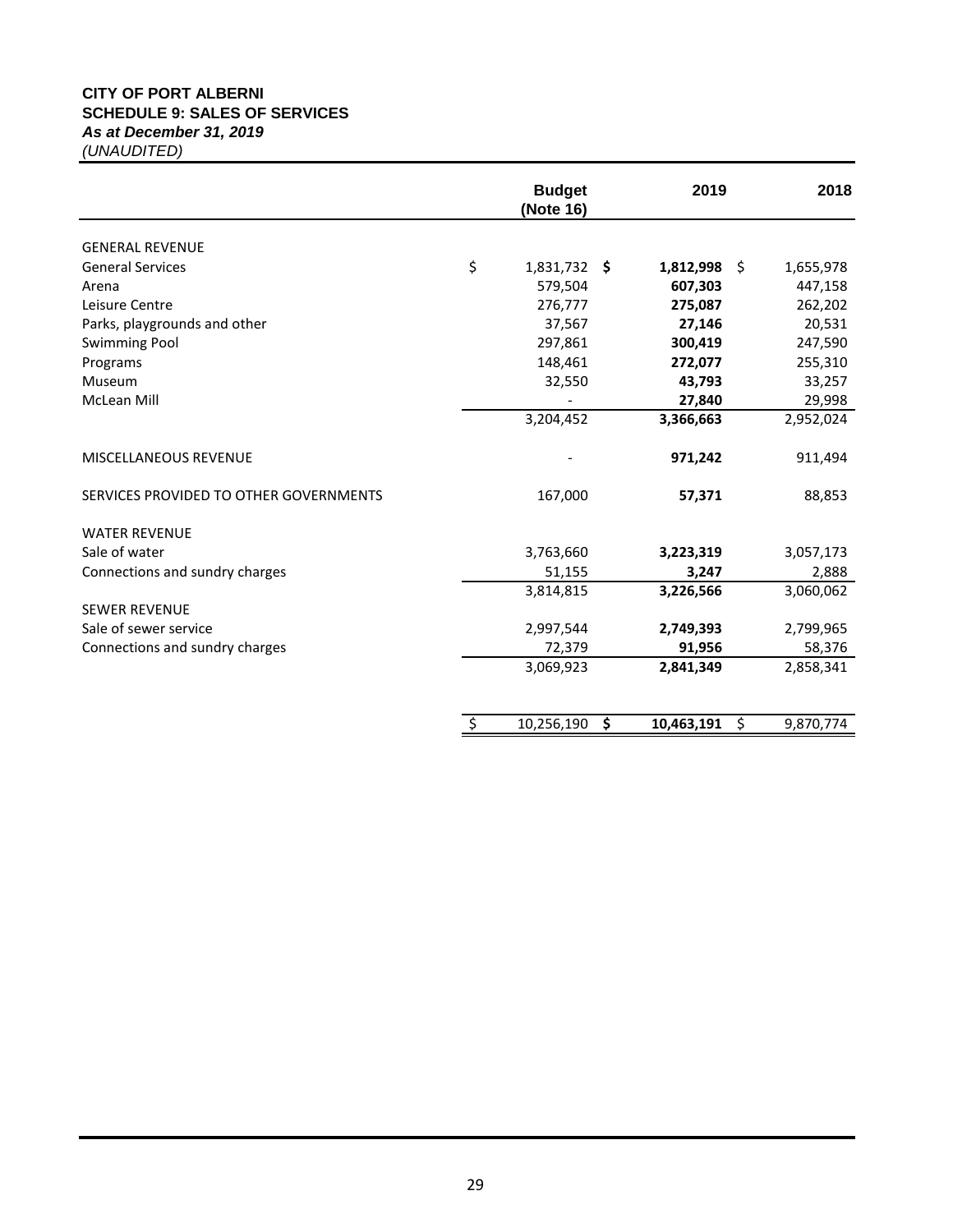# **CITY OF PORT ALBERNI SCHEDULE 10: OTHER REVENUE FROM OWN SOURCES**  *As at December 31, 2019*

|                                               | <b>Budget</b><br>(Note 16) | 2019    |   | 2018    |  |
|-----------------------------------------------|----------------------------|---------|---|---------|--|
| Licences and permits                          | \$<br>219,140 \$           | 305,789 | S | 245,701 |  |
| Fines and costs                               | 9,500                      | 46,473  |   | 14,136  |  |
| Land and building rentals                     | 143,200                    | 145,112 |   | 142,203 |  |
| Penalties and interest                        | 247,800                    | 273,567 |   | 220,104 |  |
| Miscellaneous revenue                         | 118,300                    | 97,612  |   | 282,449 |  |
| Other revenue from own sources - Capital Fund |                            | 73.840  |   | 61,576  |  |
|                                               | 737.940                    | 942,393 |   | 966,169 |  |